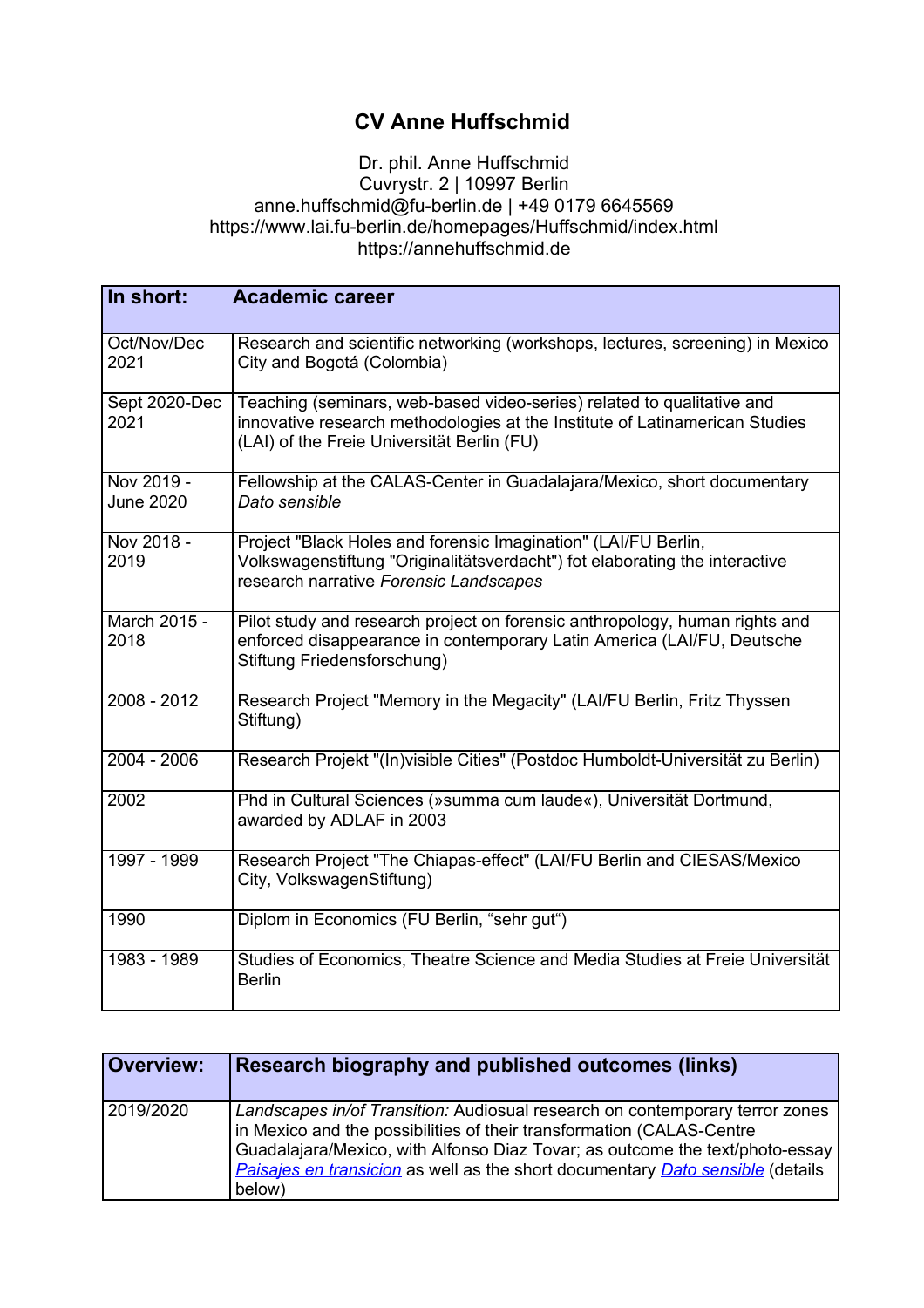| 2015 - 2020   | Forensic landscapes: Research on processes, agencies and landscapes in<br>contemporary conflict scenarios in Latin America (LAI/FU Berlin; DSF and<br>VW); as outcome a variety of papers (see Publications) as well as audiovisual<br>research narratives: "Defying the Earth" (2018), <i>Persistencia</i> (2019) as well as<br>the webdocumentary <b>Forensic Landscapes</b> (2020; for details see below)                                                                                                                                                                                                                                                                                   |
|---------------|------------------------------------------------------------------------------------------------------------------------------------------------------------------------------------------------------------------------------------------------------------------------------------------------------------------------------------------------------------------------------------------------------------------------------------------------------------------------------------------------------------------------------------------------------------------------------------------------------------------------------------------------------------------------------------------------|
| 2008 - 2012   | Memory in the Megacity (LAI/FU, FTS): Research on memory of political<br>violence in urban space in Mexico and Argentina; informed also by "invisible<br>cities" (2004-2006) and "The crisis as laboratory" (2004-2006)<br>as outcome a variety of papers (see Publications) as well as the monography<br>Risse im Raum. Gewalt, Erinnerung und städtisches Leben in Lateinamerika<br>(Springer VS, 2015)                                                                                                                                                                                                                                                                                      |
| 2014          | Transcultura (ifa/-Institut für Auslandsbeziehungen): Study on the German-<br>Mexican cultural relations; as outcome the ifa-edition <i>transcultura Kulturelle</i><br>Schnittstellen zwischen Mexiko und Deutschland                                                                                                                                                                                                                                                                                                                                                                                                                                                                          |
| $2010 - 2013$ | Global Prayers. Redemption and Liberation in the City: Research fellow and<br>case studies in Mexico City and Buenos Aires at artistic research project on<br>emerging urban religiosities (Europa-Universität Viadrina, Haus der Kulturen<br>der Welt, metroZones, Heinrich Böll Stiftung etc. see www.globalprayers.info);<br>as outcome a variety of papers as well as the photobook Mirar y creer/<br><b>Looking and believing (2011)</b>                                                                                                                                                                                                                                                  |
| $2006 - 2012$ | Political Appropiation of Public Space: International research group in Mexico<br>City and three longterm Workshops on Urban Ethnography and political culture<br>(Talleres de etnografia y cultura política, Universidad Autónoma Metropolitana<br>UAM-Azcapotzalco; DAAD lectureships), responsable for the section "space<br>and discourse"; as outcome contributions to the following edites volumes:<br>Apropiación política del espacio público. Miradas etnográficas de los cierres<br>de las campañas electorales del 2006 (2012)// Yo no estuve ahí, pero no<br>olvido. La protesta y memoria política en México (2010) // Siluetas y contornos<br>de un sufragio. México 2012 (2015) |
| $2010 - 2012$ | Lo urbano: Urban Studies from Latin America: Research and Edition project on<br>contributions of Latin American scholars to international urban studies<br>(international research training group Entre-Espacios, LAI/FU Berlin, with K.<br>Wildner); as outcome the edited volume Stadtforschung aus Lateinamerika<br>(Transkript, 2013)                                                                                                                                                                                                                                                                                                                                                      |
| 2008 - 2009   | 1968 in Latin America: Teaching research (Lehrforschung) at the LAI of the FU<br>Berlin, with M. Braig; as outcome exhibition at Ibero-Amerikanisches Institut<br>Berlin (see below) and the edited volume Kontinent der Befreiung? Auf<br>Spurensuche nach 1968 in Lateinamerika (Assoziation A, 2010)                                                                                                                                                                                                                                                                                                                                                                                        |
| 2007 - 2009   | Of whom is the metropolis?: Teaching research (Lehrforschung) on urban<br>space and conflivity in Mexico City at the LAI of the FU Berlin (with K. Noack)<br>and academic excursion (hosted by Urban Studies Centre CED of the<br>Universidad Autonomca Ciudad de Méxicio UACM; as outcome the website<br>Wem gehört die Metropole?                                                                                                                                                                                                                                                                                                                                                            |
| 2006          | Gender and public space in Mexico: Short-term research at LAI/FU Berlin<br>(OBREAL); as outcome contribution to the edited volume <i>iQué género tiene el</i><br>derecho? Ciudadania, Historia y Globalización                                                                                                                                                                                                                                                                                                                                                                                                                                                                                 |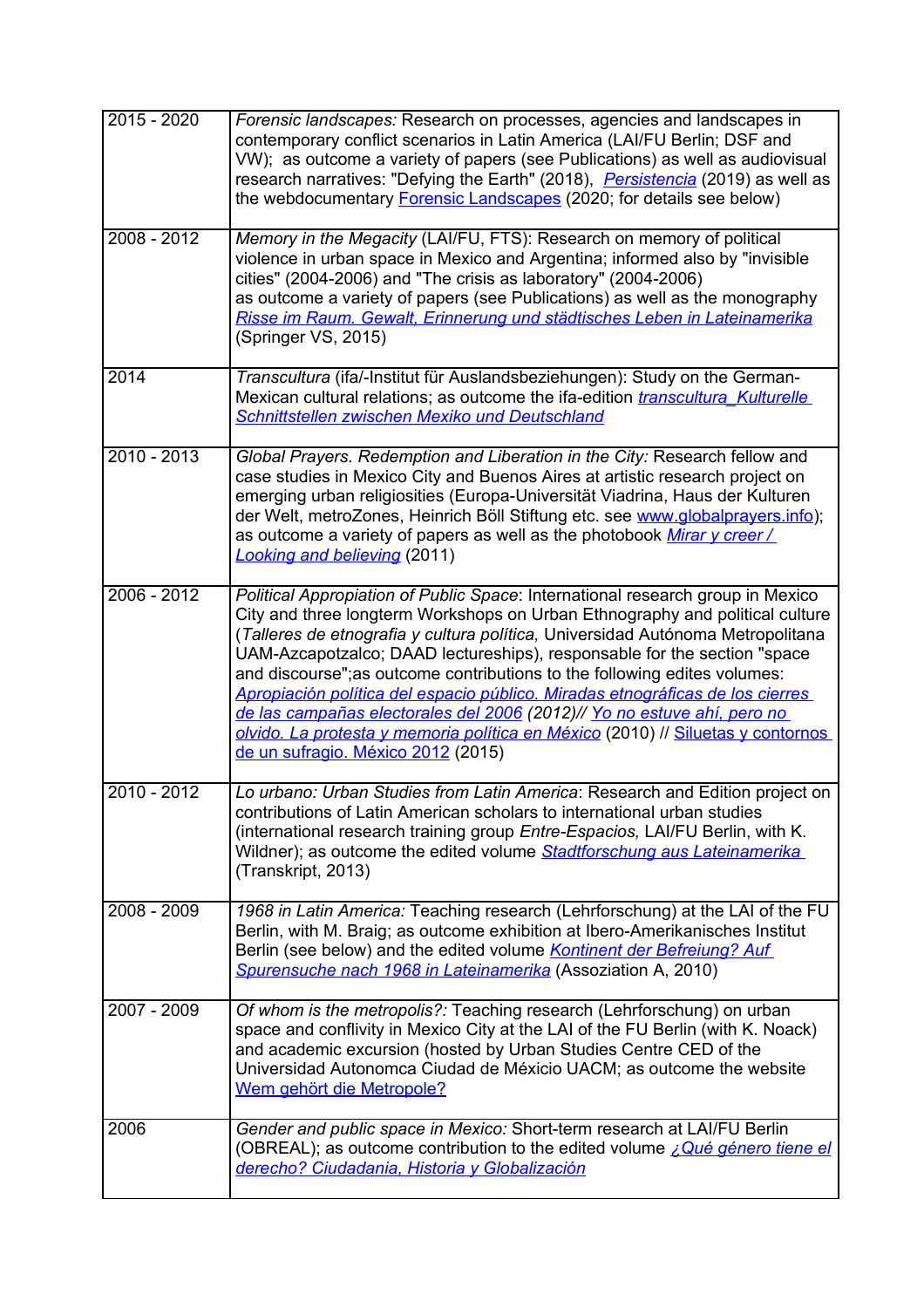| 1997-1999 | Der Chiapas-Effect: Research on political discourse (analysis) and the<br>Zapatista movement (LAI/FU Berlin, VolkswagenStiftung);<br>as outcome the PhD thesis at the Dortmund University Diskursquerilla:<br>Wortergreifung und Widersinn (Synchron Publishers, 2004) |
|-----------|------------------------------------------------------------------------------------------------------------------------------------------------------------------------------------------------------------------------------------------------------------------------|
| 1987-1988 | Field research in Mexico City on professionel training and labor market<br>perspectives of young women; as outcome the thesis (Diplomarbeit) "Vom<br>Mythos des Salir adelante" (Faculty of Economics, LAI/FU Berlin)                                                  |

| <b>Academic events (selection)</b> |                                                                                                                                                                                                                                                                                                                                                                                                                                                                                                                                                                                                       |
|------------------------------------|-------------------------------------------------------------------------------------------------------------------------------------------------------------------------------------------------------------------------------------------------------------------------------------------------------------------------------------------------------------------------------------------------------------------------------------------------------------------------------------------------------------------------------------------------------------------------------------------------------|
| As convenor and chair:             |                                                                                                                                                                                                                                                                                                                                                                                                                                                                                                                                                                                                       |
| Sept/2021-<br><b>June/2022</b>     | Academic coordination of International Research Workshop "Narrating<br>Violence" (LAI/FU Berlin; forthcoming June 2022)                                                                                                                                                                                                                                                                                                                                                                                                                                                                               |
| March/2021                         | Chair of panel at the Royal Anthropological Institute (RAI) conference on<br>visual anthropology: "Existential crisis, exceptional fields: expanding fieldwork<br>and storytelling in the face of hyperviolence and pandemia" (25.-28.03.2021,<br>Bristol, UK)                                                                                                                                                                                                                                                                                                                                        |
| Sept/2018                          | Convenor of international symposium "Trabajar la grieta. Materialidades de la<br>violencia, estrategias para la desnormalización" (Universidad de Guadalajara,<br>Bezirk Centro Goethe; 28.+29.9.2018, Guadalajara/Mexico, funded by DAAD)                                                                                                                                                                                                                                                                                                                                                            |
| May/2018                           | Co-chair of workshop of Latin American Studies Anual conference<br>"Antropología forense y deshumanización: diálogo internacional sobre<br>estrategias y acompañamiento" (with S. Dutrenit Bielous, Barcelona,<br>23.05.2018)                                                                                                                                                                                                                                                                                                                                                                         |
| April-Nov/<br>2017                 | Organizer of international expert exchange "Re/pensar lo forense ante las<br>violencias del presente: prácticas y reflexiones de la Antropología Forense<br>entre México y Argentina", in collaboration with Equipo Mexicano de<br>Antropología Forense (EMAF), Colectiva de Intervención ante las Violencias,<br>(CIAV), Escuela Nacional de Antropología e Historia (ENAH) and UNAM;<br>27+28.4.2017 Mexico City, 31.10-3.11.2017 Buenos Aires); as outcome the<br>reader Prácticas y reflexiones de la antropología forense ante las Violencias<br>del presente: un cruce entre México y Argentina |
| Oct/2017                           | Convenor of workshop "Imágenes, ¿pese a todo?" (Images despite of all) on<br>visual practices and violence narratives (Casa Galván, UAM, Mexico City<br>27.10.2017)                                                                                                                                                                                                                                                                                                                                                                                                                                   |
| Nov/2016                           | Curator of international conference on violence and arts, forensics and<br>memory: "Materia Oscura. Vestigios y violencias, artes y acciones" (with. M.<br>Castillo Deball, Museo Nacional de Arte, Mexiko City, 03-04.12.2016); as<br>outcome the video-edition Materia Oscura                                                                                                                                                                                                                                                                                                                       |
| Aug./2014                          | Convenor of research Workshop "Mirar y mostrar: visualidad, violencia y<br>procesos de memoria" (Comisión y Archivo Provincial de la Memoria,<br>Córdoba/Argentine, 12.-13.08.2014, funded by DAAD)                                                                                                                                                                                                                                                                                                                                                                                                   |
| Dez./2012                          | Convenor of international Research Workshop "Espacios Alterados. Memorias                                                                                                                                                                                                                                                                                                                                                                                                                                                                                                                             |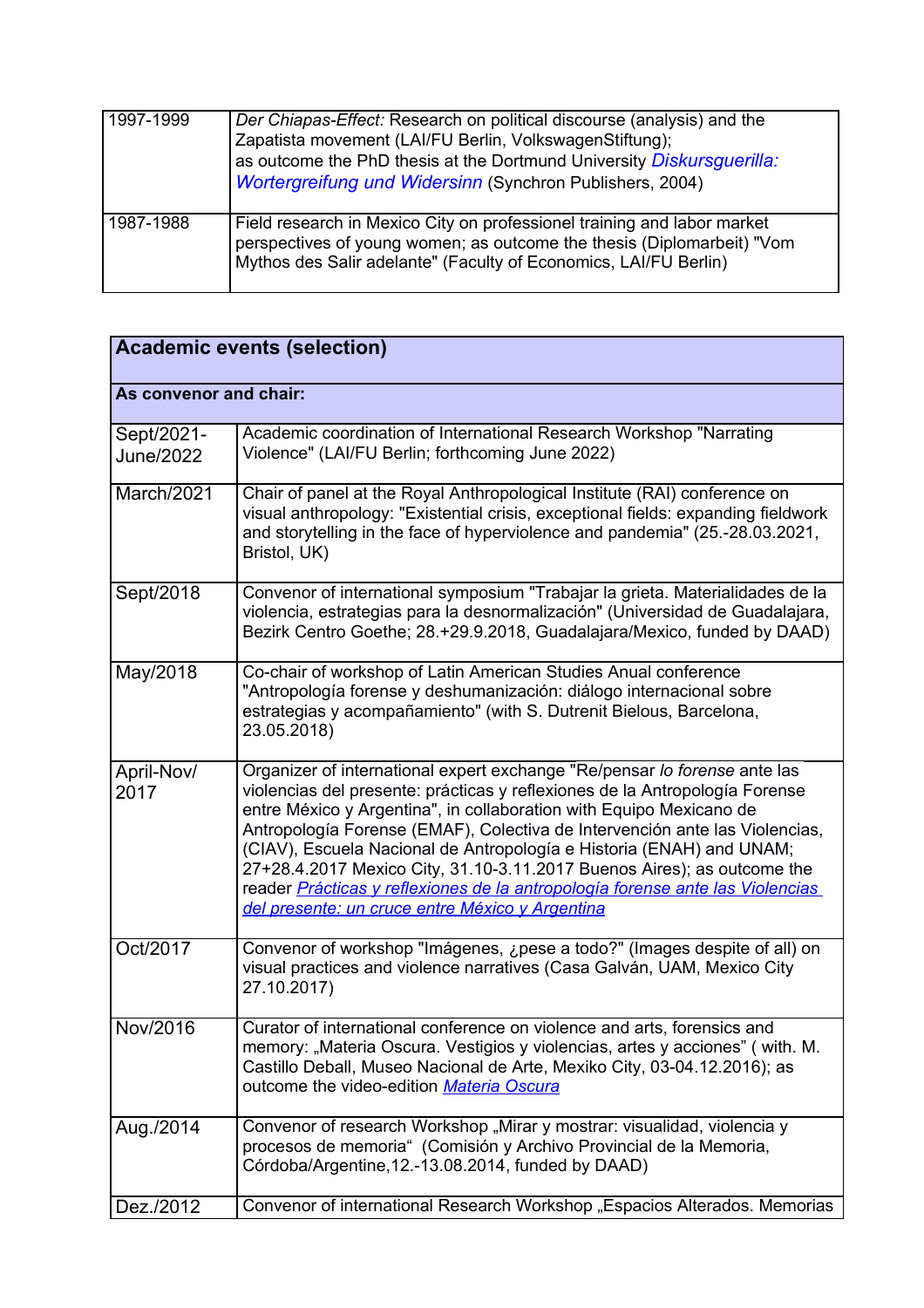|                  | de la excepción y la vida urbana" (LAI/FU Berlin, 03.-04.12.2012, funded by<br>Fritz Thyssen Stiftung)                                                                                                                                                                                                                                                                                                                             |
|------------------|------------------------------------------------------------------------------------------------------------------------------------------------------------------------------------------------------------------------------------------------------------------------------------------------------------------------------------------------------------------------------------------------------------------------------------|
| Sept./2012       | Convenor of International Workshop "Decentering Urban Studies in and from<br>Latin America" (LAI-FU Berlin/DesiguALdades, with F. Müller, 13.09.2012)                                                                                                                                                                                                                                                                              |
| Nov./2011        | Co-convenor of workshop "Los espacios de la memoria: disputas políticas y<br>académicas por la reconstrucción del pasado" (with Centro Académico de la<br>Memoria de América Latina/UACM, Mexico City, 5.-6.2011)                                                                                                                                                                                                                  |
| April/2011       | Research seminary on discourse analysis "Lecturas y Sentidos: análisis del<br>discurso (no sólo verbal) en el estudio de lo político" (UAM-Azcapotzalco,<br>Mexico City, 25-29.04.2011)                                                                                                                                                                                                                                            |
| April/2010       | Convenor of international Symosium on urban memory spaces and conflicts in<br>Mexico, Argentine and Germany: "Topografías conflictivas, memorias,<br>espacios y ciudades en disputa" (LAI/Fu Berlin, with Instituto de Desarrollo<br>Económico y Social, Buenos Aires, 15-16.04.2010, funded by DAAD); as<br>outcome the edited volume: Topografias Conflictivas. Memorias, espacios y<br>ciudades en disputa (Nueva Trilce, 2012) |
| Nov/2009         | Co-convenor of international symposium on public space and urban conflict<br>"Espacio Público y Conflicto Urbano en las Metropolis", (LAI/Berlin and UACM,<br>Mexico City, 11.-13.11.2009, co-funded by DAAD)                                                                                                                                                                                                                      |
| <b>July/2008</b> | Convenor of the bi-national research workshop "Poder, espacio y cultura de y<br>en las ciudades", (LAI /Berlinund UACM, 24.-28.07.2008, funded by DFG); as<br>outcome the edited volume Metrópolis desbordadas. Poder, memoria y<br>culturas en el espacio urbano (Editorial UACM, 2011)                                                                                                                                           |
| April/2007       | Co-chair of symposium on cultural readings of the zapatista movements "El<br>EZLN, la literatura y los intelectuales" (Consejo Europa de Investigaciones<br>Sociales de America Latina, CEISAL, Brussels; with K. Vanden Berghe,<br>12.04.2007); as outcome the edited volume El EZLN y sus intérpretes:<br>Resonancias zapatistas en la academia y la literatura                                                                  |
| Oct/2004         | Curator of two Argentine-German symposia on economic crisis and protest,<br>urbanity and memory in Berlin and Buenos Aires "La crisis como laboratorio"<br>(Ibero-Amerikanisches Institut Berlin, 5.-6.10.2004, Buenos Aires; 15.-<br>16.10.2004 Berlin); as outcome the edited volumes Stadt als Labor (Parthas,<br>2006) und "La Crisis como Laboratorio" (La Tribu ediciones, 2007)                                             |
| March/ 2003      | Scientific coordinator of the international conference on public space in Latin<br>America "Lo publico como arena para la transformación social, política y<br>cultural en Améria Latina" (LAI/Berlin and Wissenschaftskolleg zu Berlin, witz<br>M. Braig. Berlin 20.-22.03.2003); as outcome the edited volume: <i>Los poderes</i><br>de lo público: debates, espacios y actores en América Latina                                |

| As panelist and lecturer (selection since 2010) |                                                                                                                                                                                               |
|-------------------------------------------------|-----------------------------------------------------------------------------------------------------------------------------------------------------------------------------------------------|
| Oct/2021                                        | Universidad de los Andes, Colombia // Lecture "La muerte desaparecida.<br>Estrategias para enfrentar la desaparición forzada como problema para la<br>imaginació social" (online, 14.10.2021) |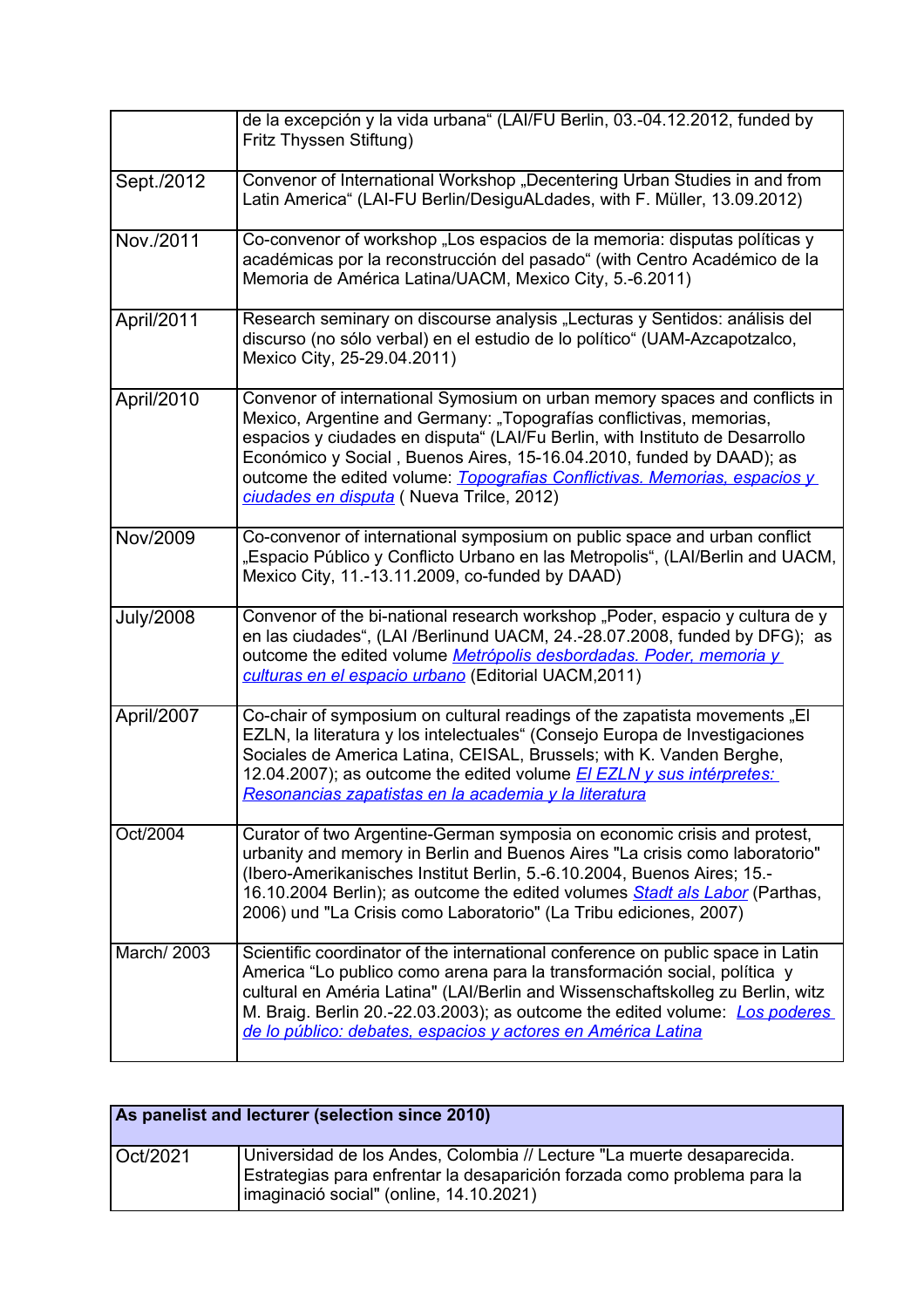| Sept/2021        | Universidad de Guadalajara // Panelist at panel "Paisajes biopolíticos y<br>necropoliticos de las violencias" (online, 24.09.2021)                                                                                           |
|------------------|------------------------------------------------------------------------------------------------------------------------------------------------------------------------------------------------------------------------------|
|                  | LAI/FU Berlin // Public screening-dabate "Schweigen(d) erzählen:<br>Gewaltlandschaften und Widerstand" (KLICK Kino, Berlin, 22.09.2021, as part<br>of the extended workshop "Narrating violence" (LAI/Fu Berlin)             |
| <b>June/2021</b> | Universidad de Guadalajara/CALAS Plataforma Memoria y Desigualdad //<br>Lecture "La fosa y el memorial" (online, 11.06.2021)                                                                                                 |
| Jan./2021        | Forum VolkswagenStiftung "Originalitätsverdacht?" // Lecture "Schwarze<br>Löcher und forensische Imagination" (online, 18.1.2021)                                                                                            |
|                  | CALAS / Universidad de Guadalajara // Lecture "Paisajes en transición: Notas<br>de campos y datos sensibles desde un país violentado - una exploración<br>multidimensional" (online, 12.01.2021)                             |
| Dec/2020         | Schloss Wiepersdorf // Lecture and panel on "Conflicted Landscapes", a<br>dialogue on artistic research with Lloyd Corporation (online, 17.12.2020)                                                                          |
| Oct/2020         | Goethe Institute Mexico // Input for unconference "Shaping the past" (online,<br>24.10.2020)                                                                                                                                 |
| <b>June/2020</b> | Universidad de San Buenaventura/Colombia: Lecture "Narrativas transmedia<br>para la paz: un diálogo entre ciencia, arte y comunidades" (online,<br>24.06.2020)                                                               |
| Feb/2020         | Universidad de Guadalajara/CALAS, Mexico // Lecture "Forensic Landscapes:<br>una exploración audiovisual por resistencias forenses ante la desaparicion<br>forzada en America Latina" (International conference. 26.02.2020) |
| Jan/2020         | LAI/ FU Berlin // Lecture "Der Zapatismo als Diskursguerilla: Untersuchung<br>einer Wortergreifung" (20.01.2020)                                                                                                             |
|                  | LAI/FU Berlin // Lecture "Paisajes Forenses. Desaparición, resistencia y<br>agencia audiovisual" (29.01.2020)                                                                                                                |
| Juli/2019        | Instituto de Desarrollo Económico y Social // Input for the Seminary "Trazos,<br>marcas y derivas. Aproximaciones poético-políticas al territorio" and<br>Screening-debate (Buenos Aires, 2.07.2019)                         |
| June/2019        | Universidad de Buenos Aires // Input for the international conference<br>"Presencia del pasado, urgencias del Presente", organized by UNESCO and<br>CIPDH (Buenos Aires, 24.-26.06.2019)                                     |
|                  | Goethe-Universität / Rosa-Luxemburg-Stiftung // Lecture "Imaginación<br>forense" for the international conference Geographien der Gewalt (Haus am<br>Dom/Frankfurt am Main, 15.06.2019)                                      |
|                  | HafenCity Universität // Input for Seminary on Micromappings "Mapping als<br>bild- und raumproduzierende Kulturtechnik" (Hamburg 12.06.2019)                                                                                 |
| April/2019       | Info-Büro Nicaragua / Heinrich Böll Stiftung / Rosa-Luxemburg Stiftung //<br>Panelist at the panel on "Verdad, justicia y reconciliación" at the international                                                               |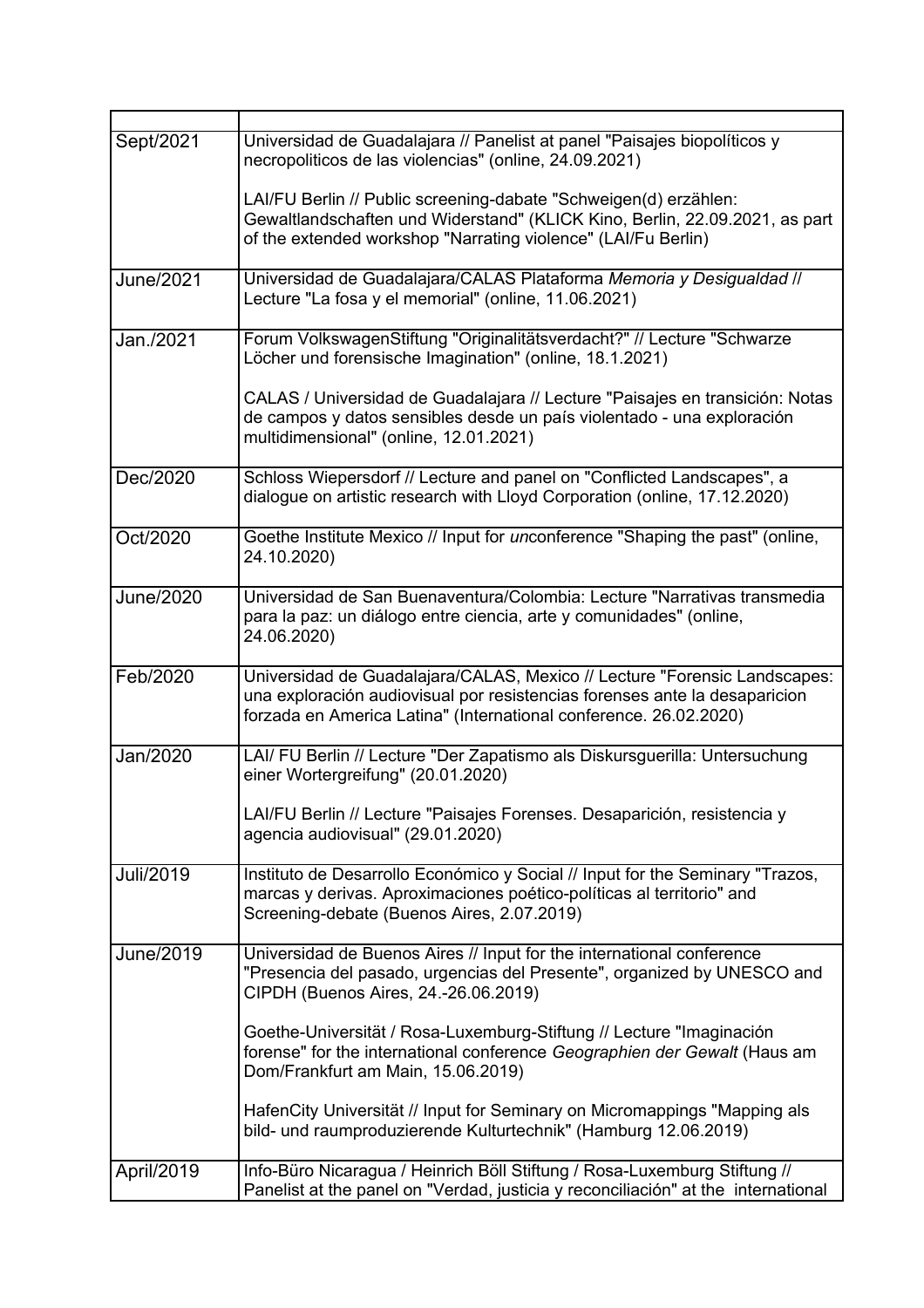|            | conference Nicaragua und die Zukunft linker Politik" (Berlin, 07.04.2019)                                                                                                                                                                                             |
|------------|-----------------------------------------------------------------------------------------------------------------------------------------------------------------------------------------------------------------------------------------------------------------------|
| March/2019 | Ibero-Amerikanisches Institut // Panelist at round table "Narrar el pasado<br>doloroso - Dialago de experiencias Colombia-Alemania" (Berlin, 15.03.2019)                                                                                                              |
| Jan/2019   | BUAP Puebla // Lecture and screening "Paisajes forenses. Ante las fosas<br>clandestinas en México" (Puebla/Mexiko, 31.01.2019)                                                                                                                                        |
| Jan/2019   | Heinrich Böll /Foundation / Input for workshop with Wolfgang Kaleck<br>"Perspectiva de la justicia transicional - una mirada internacional" (Mexico<br>City, 9.+10.01.2019)                                                                                           |
| Dec/2018   | Peace Academy Rheinland-Pfalz // Lecture and screening "Forensische<br>Landschaften. Neue Massengräber als umkämpfte Erinnerungsorte der<br>Gegenwart - die mexikanische Gewaltkrise" (Landau, 07.12.2018)                                                            |
| Nov/2018   | Technische Univesität Berlin // Lecture "Reconstructing Conflict: Mapping as<br>Materialization of Contested Memories and Invisibilized Crime" at the<br>internatonal conference "Mappings as Joing Spatial Display" (Berlin,<br>30.11.2018)                          |
| Nov/2018   | Centro Nacional de Memoria Histórica // Keynote and screening "Lo que<br>hemos visto y dejado de ver en los paisajes de la guerra: aportes a la<br>comprensión de procesos de reconstrucción de memoria histórica"<br>(Cali/Columbia, 7.-09.11.2018)                  |
| Sept/2018  | Instituto Mora // Input and screening for international symposium<br>"Desaparición Forzada: gestión ciudadana y prácticas forenses" (Mexico City,<br>19.-21.09.2018)                                                                                                  |
| May/2018   | Latin American Studies Association anual congress // Lecture "Imagen,<br>Mirada y necro/política: estéticas forenses y (nuevos) discursos visuales -<br>notas desde México" (Barcelona, 24.05.2018)                                                                   |
| April/2018 | LAI/FU Berlin, lecture series // lecture "Paisajes forenses. Nuevas agencias e<br>imaginarios forenses del siglo 21 – mirar y pensar desde las fosas mexicanos"<br>(Berlin, 26.04.2018)                                                                               |
|            | Deutsches Architekturzentrum // Round table with Masserat Amir Ebrahimi:<br>"Resistant Cities: On Hybrid Public Space, Conflictive Palimpsest, the<br>Permanence of the Impermanent", ifa-conference "Shifting Panoramas: Berlin<br>and Tehran" (Berlin, 19. 04.2018) |
| March/2018 | Universidad de Antioquia // Lecture "Paisajes forenses. Nuevas agencias e<br>imaginarios forenses del siglo 21 – notas para re/pensar y mirar desde las<br>fosas mexicanas" (Medellin/Colombia, 16.03.2018)                                                           |
|            | Universidad de los Andes // "Paisajes forenses. Nuevas agencias e<br>imaginarios forenses del siglo 21 - notas para re/pensar y mirar desde las<br>fosas mexicanas" (Bogotá/Colombia, 14.03.2018)                                                                     |
| Feb/2018   | Instituto Mora // Lecture "Los des/bordes de la justicia: nuevas agencias e<br>imaginarios forenses desde las fosas del presente" (Mexico City, 21.02.2018)                                                                                                           |
|            | BUAP Puebla // Lecture and Workshop "Paisajes forenses, cuerpos                                                                                                                                                                                                       |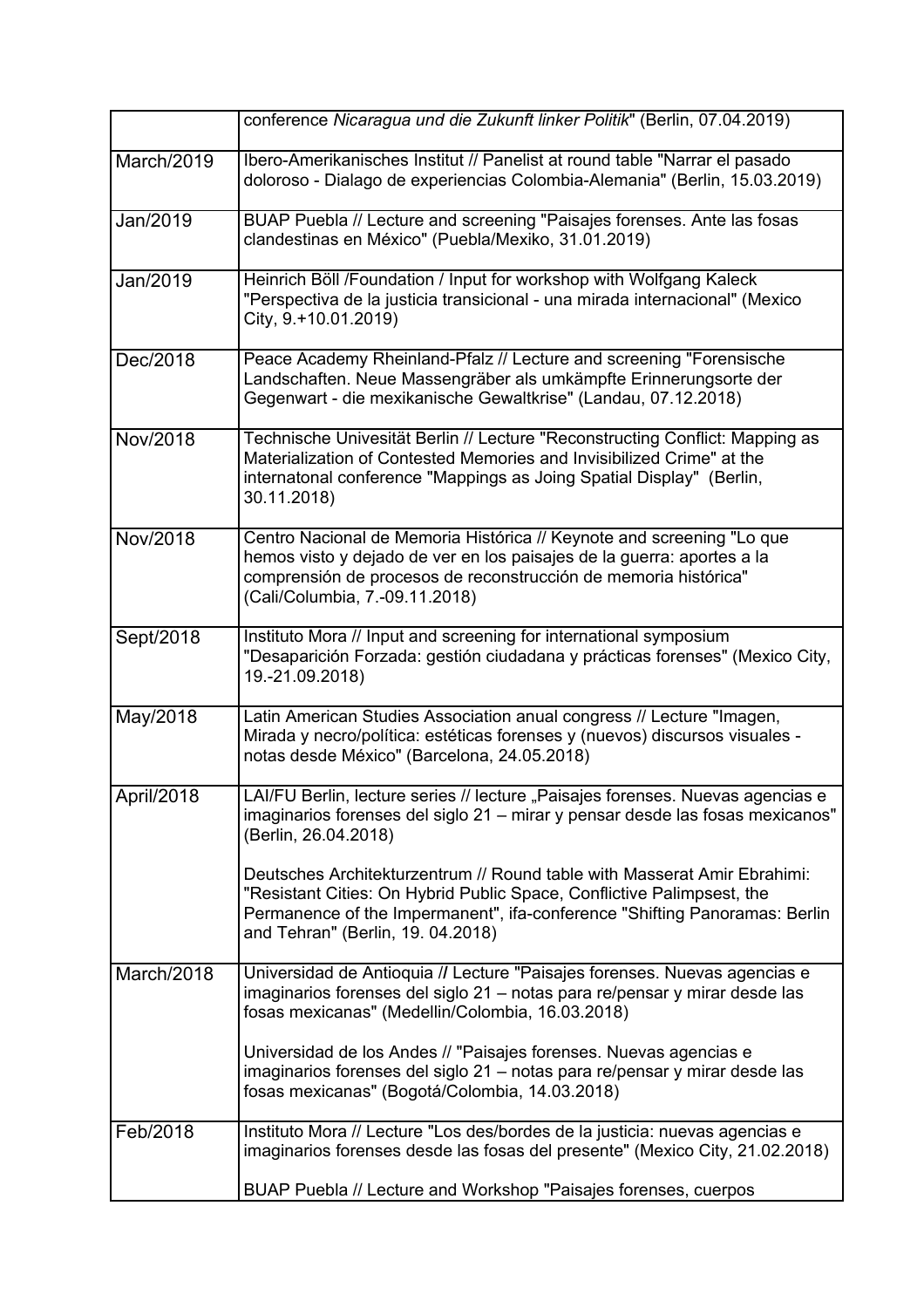|                  | emergentes. Exploraciones en los des/bordes de lo mirable. Agencias e<br>imaginarios forenses desde las fosas del presente" (Puebla/Mexiko,<br>16.02.2018)                                                                                                                                             |
|------------------|--------------------------------------------------------------------------------------------------------------------------------------------------------------------------------------------------------------------------------------------------------------------------------------------------------|
| Jan/2018         | John-F.-Kennedy-Institut/FU Berlin // Lecture "Forensic Landscapes and<br>Counterforensic Practices in the Face of Necropolitics - the Mexican case", for<br>the Colloquium Histories of Resistance (Berlin, 22.02.2018)                                                                               |
| Nov/2017         | Tehran Museum of Contemporay Art// Keynote "Staging whose memory?<br>Conflicting Palimpsests in Berlin and Beyond", ifa-conference "Staging a<br>Change" (Tehran, 25.11. 2017)                                                                                                                         |
| Nov/2017         | IDES // Lecture and discussion "Paisajes forenses, cuerpos emergentes.<br>Reflexiones sobre los bordes de lo mirable" (Buenos Aires, 10.11.2018)                                                                                                                                                       |
| Oct/2017         | Centro de la Imagen // Lecture "Paisajes forenses: reflexiones en torno a los<br>bordes de lo mirable" (Mexico City, 26.10.2017)                                                                                                                                                                       |
| <b>July/2017</b> | Universidad de Salamanca, FLACSO anual congress // Lecture "¿La fosa<br>comun como lugar de memoria (del presente)? Forenses, familiares y cuerpos<br>des/aparecidos del siglo 21 – apuntes desde México", at the symposium "Giro<br>forense y estudios de memoria" (Salamanca, 17.07.2017)            |
| May/2017         | Humboldt Universität zu Berlin // Lecture "Other Ways of Knowing and Seeing:<br>Notes on visual work in research on memoryscapes, urban spirits and<br>necropolitics", within the workshop Global Dialogue on the Everyday<br>Production of the Postcolonial Works and its Others (Berlin, 12.05.2017) |
| March/2017       | El Born, Centre de Cultura i Memoria // lecture "Fisuras en el Espacio:<br>espacios y conflictos de memoria conflictiva en América Latina" (Barcelona,<br>02.03.2017)                                                                                                                                  |
| Jan/2017         | HafenCity Hamburg //Lecture "Der Refugee-Complex zur Diskussion", as part<br>of the HafenCity Lectures "Vom Kommen & Bleiben: Wie Migration Stadt<br>produziert" (26.01.2017)                                                                                                                          |
|                  | Universität Köln, lecture series // lecture "Das Recht der Toten – Menschliche<br>Überreste, Menschenrechte, Necropolitics" (Cologne, 12.01.2017)                                                                                                                                                      |
| Sept/2016        | Stiftung der Deutschen Wirtschaft // Lecture "Mexiko als Herausforderung:<br>Gewaltkrise, kriminelle Ökonomien - zivile Gesellschaft?"<br>(Gollwitz/Brandenburg, 27.09.2016)                                                                                                                           |
| <b>July/2016</b> | Deutsches Architektur Zentrum, ARCH+ // Input at round table on exhibition<br>Berlin 2013 / 1983 by Daniel Young/Christian Giroux und Zustände by Tobias<br>Engelschall, (Berlin, 12.07.2016)                                                                                                          |
| June/2016        | Ibero-Amerikanisches Institut // lecture "Dunkle Materie. Kunst und Terror im<br>Mexiko des 21. Jahrhunderts" (Berlin, 28.06.2016)                                                                                                                                                                     |
| <b>June/2016</b> | ADLAF anual meeting // "Huesos y humanidad. La antropología forense entre<br>la experiencia argentina y la emergencia mexicana" (Berlin, 24.06.2016)                                                                                                                                                   |
| June/2016        | LAI/FU Berlin // "Die Rechte der Toten. Zonen des Terrors,<br>Verschwindenlassen und das Potenzial der Forensik im 21. Jahrhundert -<br>Erfahrungen aus Mexiko und Kolumbien" (with N. Heidhues, Berlin,                                                                                               |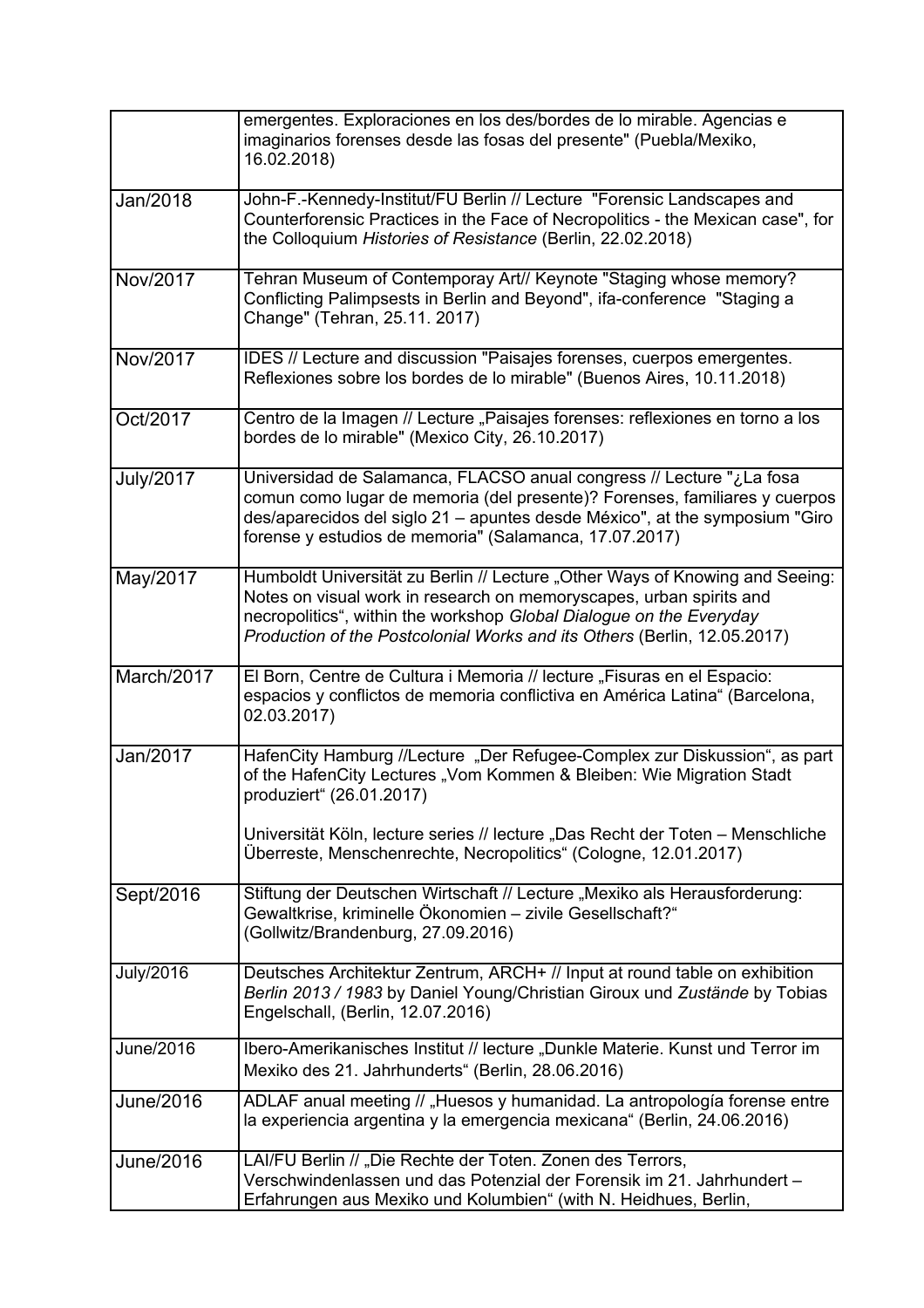|                   | 14.06.2016)                                                                                                                                                                                                                                 |
|-------------------|---------------------------------------------------------------------------------------------------------------------------------------------------------------------------------------------------------------------------------------------|
| May / 2016        | Literature festival Centroamerica Cuenta / symposium // lecture "Las grietas<br>de la memoria: marcas del trauma en los flujos del presente (urbano)"<br>(Managua, 24.05.2016)                                                              |
| April/2016        | Universität Kassel, workshop Kulturwissenschaftliche Großstadtforschung //<br>lecture "Rissige Forschung: Raum- und bildlektüren in urbanen<br>Memoryscapes" (Kassel, 29.04.2016)                                                           |
| Feb/2016          | Universität Bonn, lecture series // lecture "Lo urbano_Ansätze<br>interdisziplinärer Stadtforschung in/aus Lateinamerika" (Bonn, 02.02. 2016)                                                                                               |
| Jan /2016         | Akademie Franz Hitze Haus // lecture "Dunkle Materie. Kunst, Gewalt und<br>politische Kommunikation im Mexiko des 21. Jahrhunderts" (Münster<br>29.01.2016)                                                                                 |
| Dec/2015          | Universität Bielefeld // lecture "Poner la muerte en su lugar. Der Ort der Toten.<br>Forensische Anthropologie als (erinnrungs)politisch Praxis gegen den Terror<br>des Verschwindens" (Bielefeld, 15. 12. 2015)                            |
| Aug/2015          | UNSAM/ Ciclo LecturaMundi // lecture "Mirar y conocer. La construcción de<br>saberes a partir de la indagación visual" (Buenos Aires, 21.08.2015)                                                                                           |
| March/2015        | Hispanistentag // Input "Nombrando cuerpos y crímenes. La antropología<br>forense como trabajo de memoria y práctica (inter)cultural" (Heidelberg,<br>19.03.2015)                                                                           |
| Nov/2014          | Universität Groningen // "Santa Muerte as urban staging and visual culture.<br>Notes on how to read a disturbing performance" (Groningen, 21.11.2014)                                                                                       |
| July-<br>Aug/2014 | IDES // "Mirar y (querer) saber: visualidad, fotografía y procesos de memoria<br>en la Ciudad de México y Buenos Aires" / Input "Mirar la ciudad: imágenes,<br>territorios, disputas" (Buenos Aires, 30.07. und 01.08.2014); funded by DAAD |
| Juli//2014        | FLACSO-ISA // Input "Reading the Bones: Forensic Practice as Memory Work<br>and Transnational Knowledge Transfer" (Buenos Aires, 25.04.2014)                                                                                                |
| May/2014          | Universität Köln, lecture series // lecture "Lo Urbano_das Städtische aus<br>lateinamerikanischer Perspektive" (Cologne, 08.05.2014)                                                                                                        |
| Feb/2014          | Universität Bochum // Input "Other Ways of Knowing: About Research on<br>Urban Ghosts and Spirits" (Bochum, 18.02.2014)                                                                                                                     |
| Jan/2014          | Weingartener Lateinamerika-Gespräche // lecture "Memoria als Konflikt,<br>Imaginario und öffentlicher Raum" (Weingarten, 12.11.2014)                                                                                                        |
| Dec/2013          | LAI // Panel "Lo urbano_Städtische Perspektiven aus Lateinamerika", Book<br>release Stadtforschung in Lateinamerika, with K. Wildner (Berlin, 16.12.2013)                                                                                   |
| Aug./2013         | b_books // Book release "Stadtforschung aus Lateinamerika" with.K. Wildner,<br>Ch. Hentschel und J. Kusiak (Berlin, 08.07.2013)                                                                                                             |
| Juni/2013         | Bundeszentrale für Politische Bildung // Input zu Panel "Stadtorte der<br>Erinnerung" (Berlin-Volksbühne, 27.06.2013)                                                                                                                       |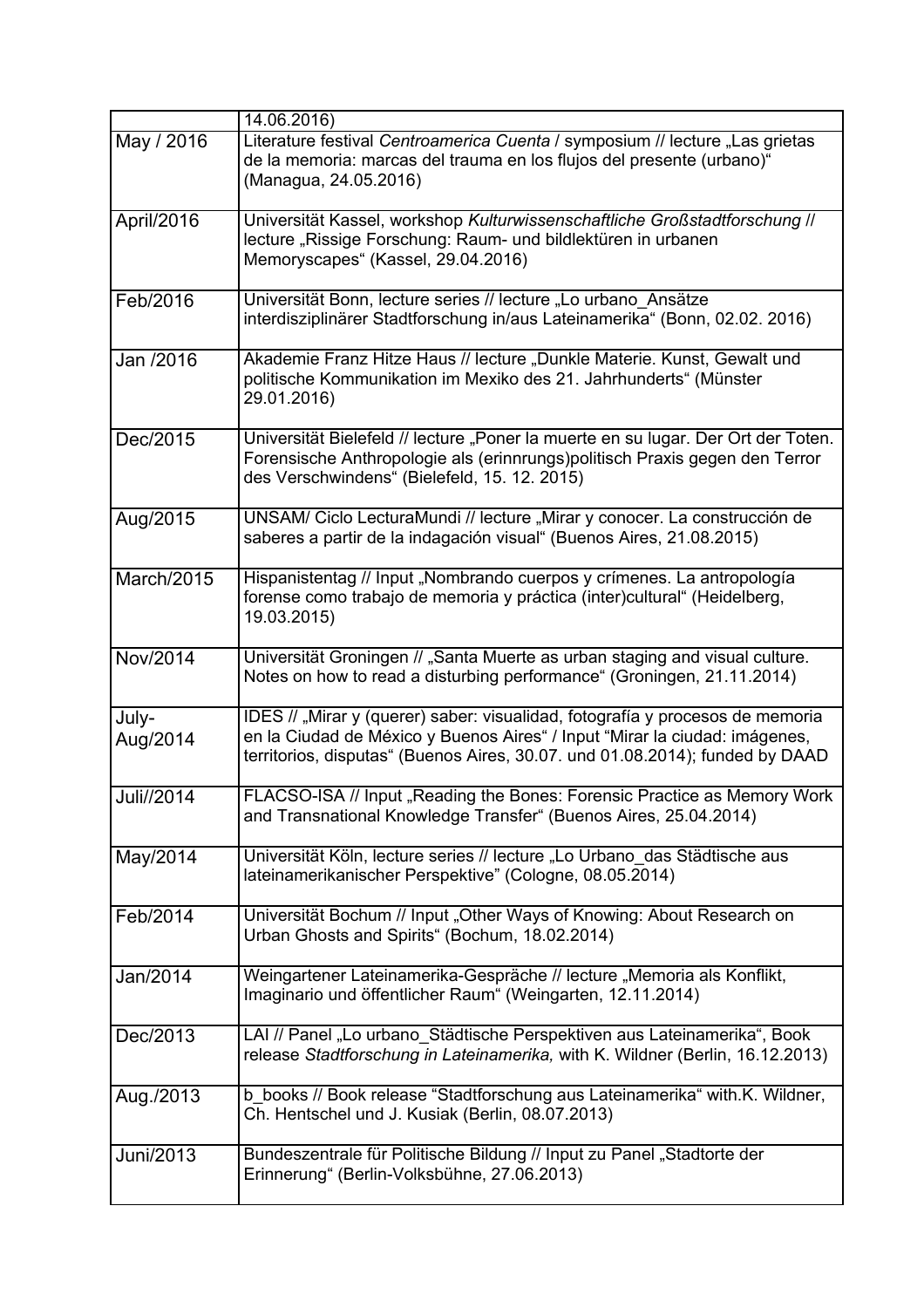| Mai/2013         | Haus der Kulturen der Welt // Input at Panel "Stadtforschung im Grenzbereich:<br>Querkopplungen, Blicke/Bilder/Raumlektüren "(Berlin, 03.05. 2013)                                                         |
|------------------|------------------------------------------------------------------------------------------------------------------------------------------------------------------------------------------------------------|
| Nov./2012        | Deutsche Gesellschaft für Geographie, IAI //Input "Lo urbano: konzeptuelle<br>Beiträge lateinamerikanischer Raum- und Stadtforschung", zus. mit K. Wildner<br>(Berlin, 09.11.2012)                         |
| Okt./2012        | 4. Freiburger Forum Weltkirche // "Del Padre Mugica a la Santa Muerte?<br>Befreiungstheologie und neue Heilige - Mutation des religiösen Feldes im<br>städtischen Raum" (Universität Fribourg, 19.10.2012) |
| Feb./2012        | HBS / input for conference radius of art / panel on Global Prayers project:<br>"Urban cultures in transdisciplinary research experiences", with mit K. Wildner<br>(Berlin, 09.02.2012)                     |
| Aug./2011        | Universität Frankfurt / International Congress of Critical Geography // Panel<br>and lecture "Artistic research in Global Prayers", with S. Lanz (Frankfurt a.M,<br>18.08.2011)                            |
| <b>Juni/2011</b> | UMAM / Documentation and Research Center // Lecture in the framework of<br>the Global Prayers project "Santa Muerte - visual approaches to a new public<br>icon from Mexico City" (Beirut, 21.06.2011)     |
| Jan/2011         | Universität Bonn, lecture series // lecture "Memoria als Konflikt und städtische<br>Gegenwart: urbane Erinnerungsräume in Mexiko und Argentinien"<br>(Bonn, 19.11.2011)                                    |
| Nov./2010        | UAM Iztapalapa // "La otra materialidad: cuerpos y memoria en la via pública"<br>(Mexiko-Stadt 24.11.2010)                                                                                                 |
| Nov./2010        | Universidade de Brasilia, Pré-Alas // Input at Panel "Espaço público: multiplos<br>conceitos" (Brasilia, 10.11.2010)                                                                                       |
| <b>Juli/2010</b> | HU Berlin, Europäische Ethnologie // Lecture "Räume sprechen, Diskurse<br>verorten? Überlegungen zu einer transdisziplinären Ethnologie", with K.<br>Wildner (Berlin, 06.07.2010)                          |
| März/2010        | World Urban Forum, UN-Habitat // Input at Panel "Reading the Urban: Text,<br>Image, Space" (Rio de Janeiro, 25.03.2010)                                                                                    |

| <b>Teaching</b> |                                                                                                                                                                                                                                                                                                                             |
|-----------------|-----------------------------------------------------------------------------------------------------------------------------------------------------------------------------------------------------------------------------------------------------------------------------------------------------------------------------|
| 2021-2022       | Conception and realization of a six-part video series on experimental, sensory<br>and artistic methodologies for social and political research ("La investigacion<br>creadora")                                                                                                                                             |
| 2021            | External adviser for transmedia narrative in social research:<br>-- Contarte: narrativas transmedia para la memoria histórica y la construcción de<br>paz (Universidad de San Buenaventura Bogotá with LAI-FU, CAPAZ, 09/2020-<br>07/2021)<br>-- El ejido Jalpa (Universidad Autónoma de Coahuila, with LAI-FU, 04-11/2021) |
| 2021            | Full time teaching on transdisciplinary research on contemporary violence in                                                                                                                                                                                                                                                |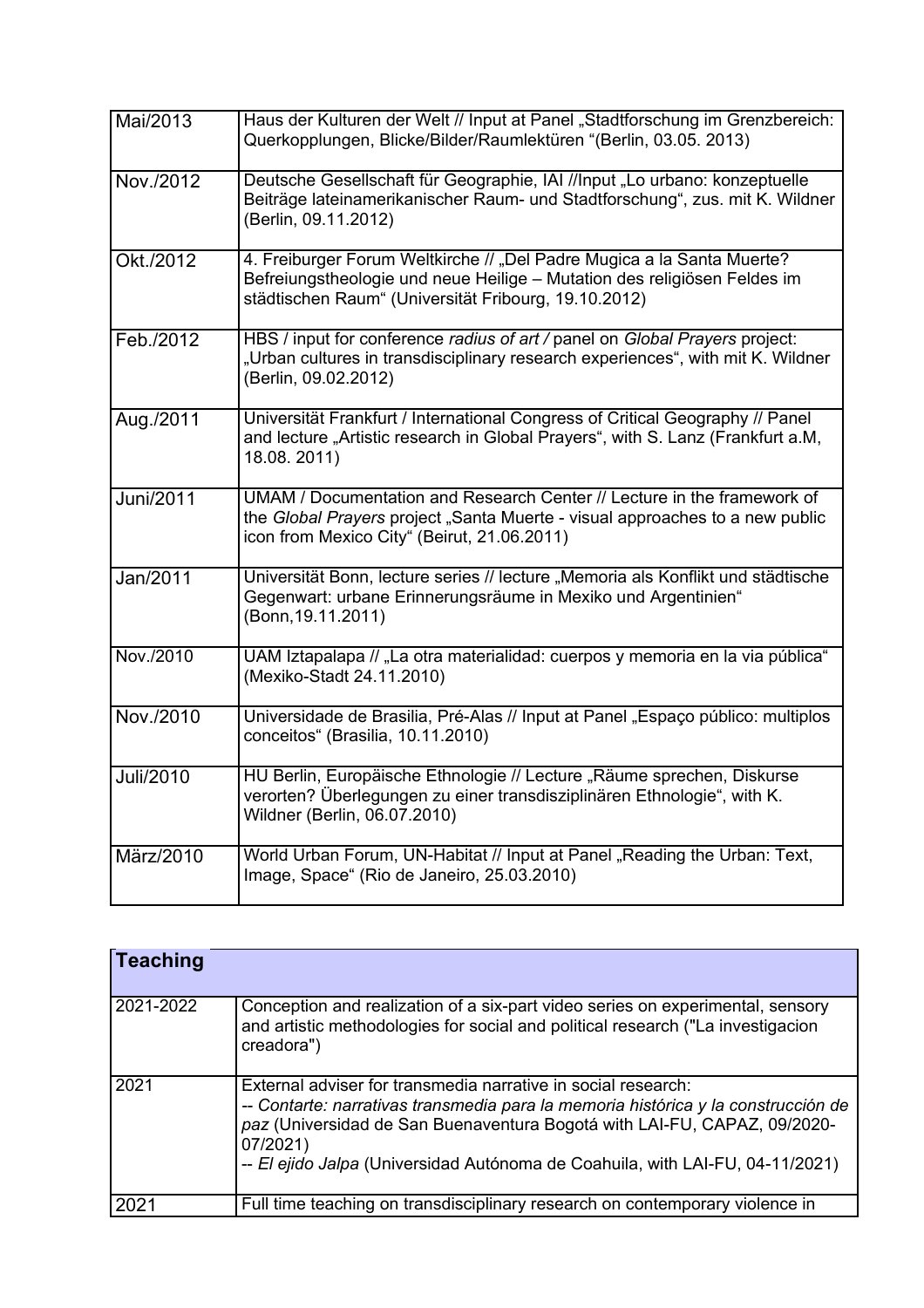|           | Latin America (Spanish) and discourse analysis for social research (German), at<br>the LAI / FU Berlin (April-July 2021)                                                                                                                |
|-----------|-----------------------------------------------------------------------------------------------------------------------------------------------------------------------------------------------------------------------------------------|
| 2020      | Conception and realization of a ten-part video series on digital and innovative<br>research methods under pandemic conditions La investigación desafiada y<br>expandida (LAI der FU Berlin)                                             |
| 2020-2021 | Invited lecturer at online seminar "La cámara como herramienta. Estrategias<br>visuales de investigación social" (IDES, Buenos Aires, April 2020-Nov 2021)                                                                              |
| 2020-2021 | Invited lecturer at online seminar "Espacio y memoria: pasados de violencia<br>política en América Latina" (CLACSO, March 2020-Sept 2021)                                                                                               |
| 2020      | Research seminar "De la investigación a la exploración: otros modos de saber y<br>narrar en terrenos inciertos" (Universidad de Guadalajara, 26.02.2020)                                                                                |
| 2017      | Lecture and workshop "Knochen lesen. Forensik als Arbeit an der Erinnerung"<br>(Hochschule Düsseldorf, Seminary on Arts, with Prof. Caturalli, 29.-30.05.2017)                                                                          |
| 2016      | Workshop "Memorias incómodas. Cómo mirar, leer y marcar el pasado en<br>presente" (Instituto de Historia de Nicaragua y Centroamérica-Universidad<br>Centroamericana (IHNCA-UCA, Managua, 25-26.05.2016)                                |
| 2016      | Summer School "Cuando mirar es leer: Modos de enfocar a los sentidos<br>sociales en tiempo y espacio - una propuesta transdisciplinaria" (Unversidad<br>Nacional de la Plata, Argentina; 22.-26.02.2016)                                |
| 2015/2016 | Concept and co-direction of the workshop series "metroZones-Schule für<br>städtisches Handeln" (Bundeszentrale für politische Bildung/metroZones, Berlin<br>Hamburg); as outcome "metroZones schoolbook für städtisches Handeln" (2017) |
| 2015      | Workshop "Modos de mirar, enfocar y narrar: Cómo ver y pensar el género, la<br>clase y otras categorias sociales en investigación con fotografía" (LAI/FU, Entre<br>Espacios, with A. Triquell, 7.-8.7.2015)                            |
| 2014/2015 | Research seminar "Sehen und Lesen: Zur Arbeit mit Fotografie in der<br>sozialwissenschaftlichen Forschung" (LAI/FU, WS 2014)                                                                                                            |
| 2013/2014 | Seminar "Lo urbano. Stadtforschung in und aus Lateinamerika" (interdisciplinary<br>master programm LAI/FU)                                                                                                                              |
| 2014      | Workshop "Mirar, Leer, Investigar" on discourse and image analysis in the<br>framework of <i>Entre Espacios</i> (LAI/FU, with T. Carbó, 14-24.01. 2014)                                                                                 |
| 2012/2013 | Seminar LAI "Neue politische Inszenierungen. Diskurspolitik und<br>Öffentlichkeitsarbeit politischer Akteure und Bewegungen" (Interdisciplinary<br>master programm LAI/FU)                                                              |
| 2012      | Visiting professor at Etnografia Urbana y Cultura Política, responsable for the<br>section on "discourse and space" (UAM, Mexico City, 11.06 - 07. 07. 2012),<br>funded by DAAD                                                         |
| 2008      | Visiting professor at the VII Taller de Etnografia Urbana, responsable for the<br>section on "discourse, imaginary, space§" (UAM/UACM, 22.09.- 10.10. 2008),<br>funded by DAAD                                                          |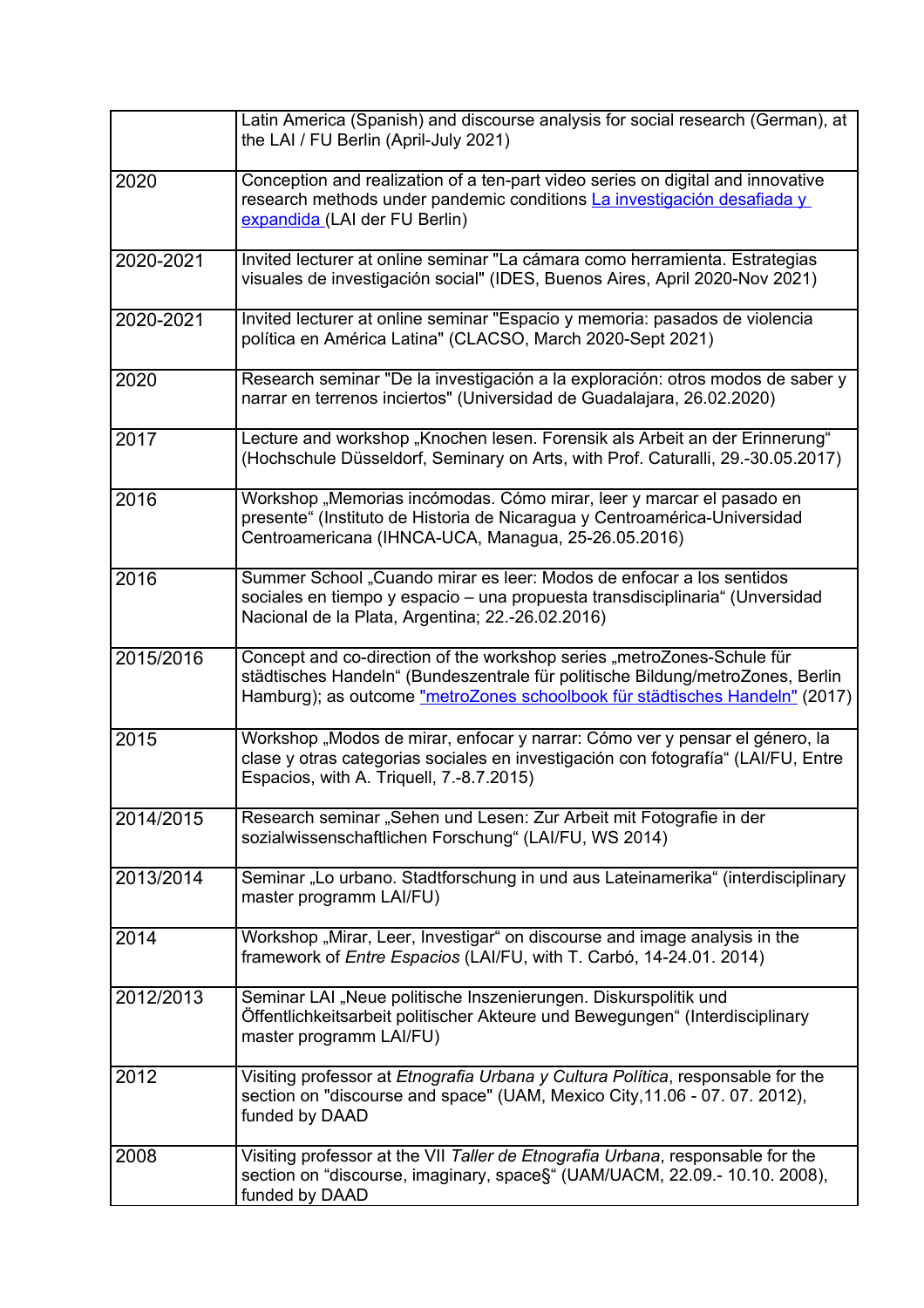| 2008-2009 | Teaching research LAI (with M.Braig) "1968 in Lateinamerika" (LAI/FU, 2008)                                                                                                   |
|-----------|-------------------------------------------------------------------------------------------------------------------------------------------------------------------------------|
| 2007-2008 | Teaching research at LAI (with K. Noack) "Wem gehört die Metropole?" (in<br>cooperation with UACM/CEC)                                                                        |
| 2007      | Workshop on discourse analysis "Leer la Política" (UAM, Mexico City, 26.-<br>30.11.2007)                                                                                      |
| 2006      | Visiting professor at the VI Taller de Etnografia Urbana, responsable for the<br>section "discourse and space" (UAM/UACM, Mexico City, 12.06.-05.07. 2006),<br>funded by DAAD |
| 2005      | Seminar LAI "Kulturpolitische Inszenierungen" (Interdisciplinary master<br>programm LAI/FU)                                                                                   |
| 2004      | Seminar LAI "Politische Inszenierungen in Lateinamerika II: Akteure,<br>Bewegungen und Konflikte im Spiegel der Presse" (Interdisciplinary master<br>programm LAI/FU)         |
| 2003/2004 | Seminar "Politische Inszenierungen in Lateinamerika - zur Öffentlichkeitsarbeit<br>neuer politischer Akteure und Bewegungen" (Interdisciplinary master programm<br>LAI/FU)    |

| <b>Research grants and awards</b> |                                                                                                                                               |
|-----------------------------------|-----------------------------------------------------------------------------------------------------------------------------------------------|
| Sept / 2021                       | Dato sensible awarded as best Mexican short documentary at the<br>Guanajuato International Film Festival (GIFF, Mexico)                       |
|                                   | Dato sensible received 'honorable mention" at the interntional film festival<br>El Cine suma Paz (Bogotá/colombia)                            |
| Oct / 2020                        | Persistencia awarded as best feature documentary in the category<br>"Hecho en México" at the international film festival DocsMX (Mexico City) |
| April / 2020                      | Forensic Landscapes awarded as best web documentary at the Festival<br>de Nuevas Narrativas de No-Ficción (FINNOF), Rosario/ Argentina)       |
| 11/2019-06/2020                   | Research Fellowship (Maria Sibylla Merian Center for Advanced Latin<br>American Studies CALAS)                                                |
| 01--07/2019                       | Transfer project by the Gernan Foundation for Peace Research DSF                                                                              |
| 11/2018-11/2019                   | Research grant by VolkswagenFoundation in funding line<br>"Originalitätsverdacht?"                                                            |
| 09--10/2018                       | Travel grant DAAD (Guadalajara, Mexico)                                                                                                       |
| 11/2016-11/2018                   | Research grant by Gernan Foundation for Peace Research DSF                                                                                    |
| 02--09/2015                       | Pilot study by Gernan Foundation for Peace Research DSF                                                                                       |
| 07--08/2014                       | Travel grant DAAD (Buenos Aires and Córdoba, Argentina)                                                                                       |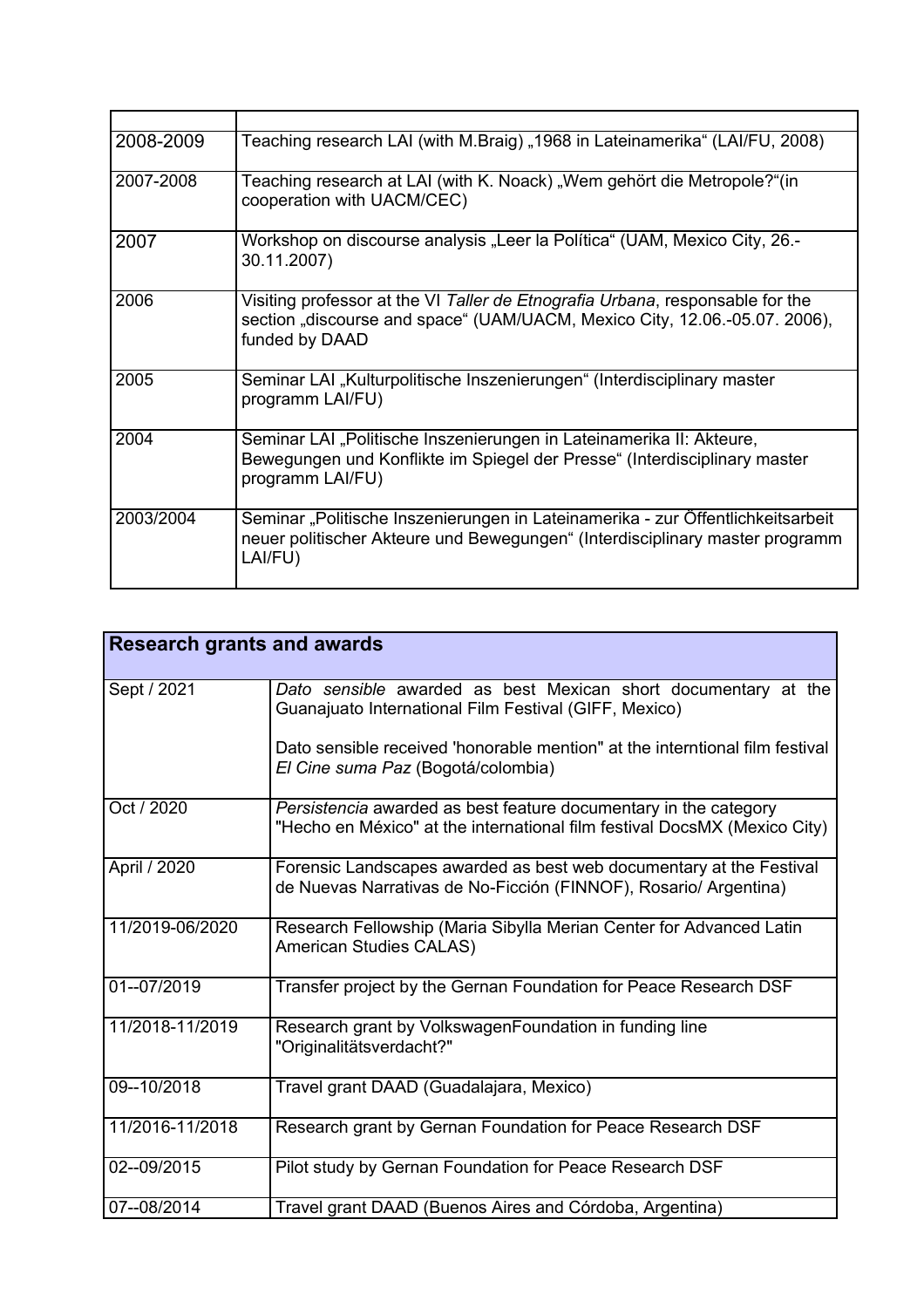| 08--11/2013     | Grant for treatment/development (Instituto Mexicano de Cinematografia)                                                     |
|-----------------|----------------------------------------------------------------------------------------------------------------------------|
| 06-07/2012      | Short-time lectureship DAAD (UAM, Mexico City)                                                                             |
| 04-07/2011      | Postdoc-fellowship Entre Espacios                                                                                          |
| 04/2010         | Grant from the DAAD (Bicentenario program) for organizing an<br>international symosium (with IDES, Buenos Aires)           |
| 11/2009         | Grant from DAAD for organizing an international symposium (with UACM,<br>Mexico City)                                      |
| 12/2008-08/2012 | Research grant Fritz Thyssen Stiftung                                                                                      |
| 09-10/2008      | Short-time lectureship DAAD (UAM/UACM, Mexico City)                                                                        |
| 08/2008         | Grant from DFG/CONACYT for binational workshop at LAI/FU, with<br><b>UACM/CIESAS from Mexico City</b>                      |
| 07/2007         | Travel grant DAAD (Mexico City)                                                                                            |
| 06-07/2006      | Short-time lectureship DAAD (UAM/UACM, Mexico City)                                                                        |
| 2004-06         | Postdoc-Fellowship from Berliner Programm zur Förderung der<br>Chancengleichheit in Lehre und Forschung                    |
| 2003            | PhD thesis awarded as best manuscript by the Arbeitsgemeinschaft<br>Deutsche Lateinamerikaforschun (ADLAF-Preis 2002-2003) |
| 07/1997-06/1999 | Research grant VolkswagenFoundation                                                                                        |
| 1992-93         | Fellowship Mexico-program CDG/CONACYT                                                                                      |

| <b>Audiovisual works</b> |                                                                                                                                                                                                                                                                                                           |
|--------------------------|-----------------------------------------------------------------------------------------------------------------------------------------------------------------------------------------------------------------------------------------------------------------------------------------------------------|
| 2021-2022                | Video series "La investigacion creadora" (Research as creation, in<br>collabartion with Jan-Holger Hennies, forthcoming, LAI/FU Berlin)                                                                                                                                                                   |
| 2020                     | Video series "La investigación desafiada y expandida" (LAI/FU Berlin)                                                                                                                                                                                                                                     |
| 2020-2021                | Short documentary Dato sensible/Sensitive data (16', with Alfonso Díaz<br>Tovar (CALAS Fellowship, link to international trailer; official selection in<br>international film festival such as Shorts Mexico, El Cine suma Paz, GIFF,<br>DokumentArt etc.                                                 |
| 2019/2020                | Web documentary <b>Forensic Landscapes</b> (with Pablo Martinez Zarate,<br>funding Volkswagen foundation, international trailer); public launching<br>february 2020 at the Centro de Cultura Digital CCD, Mexico City; official<br>selection in international film festival such as IDFA, FINNOF and SEIF |
| 2019/2020                | Concept and implementation of the web platform Pedagogía Forense in                                                                                                                                                                                                                                       |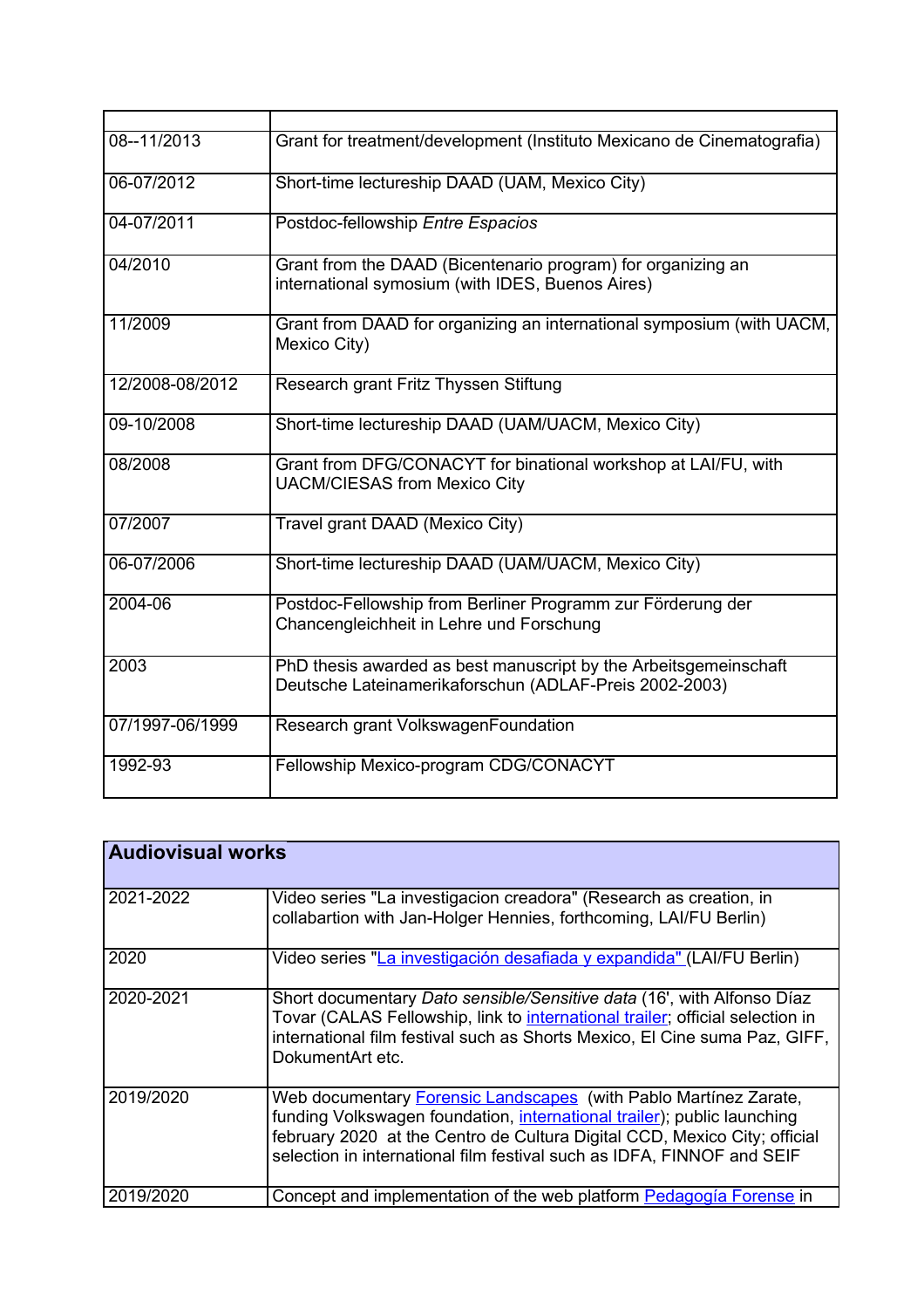|           | Zusammenarbeit mit dem Equipo Mexicano de Antropología Forense<br>(with Jan-Holger Hennies, funding zivik-ifa)                                                                                                                                                                                                                                                                                                                                                                                           |
|-----------|----------------------------------------------------------------------------------------------------------------------------------------------------------------------------------------------------------------------------------------------------------------------------------------------------------------------------------------------------------------------------------------------------------------------------------------------------------------------------------------------------------|
| 2019/2020 | Feature documentary Persistencia/Persistance (54', with Jan-Holger<br>Hennies; funding by Brot für die Welt, DSF, Heinrich Böll Foundation et al;<br>international trailer): public screenings since November 2019 in Berlin,<br>Mexico, Colombia, Argentina; official selection of numerous international<br>film festivals such as darunter Ambulante, DocsMX, EASA, etnocineca,<br>LASA, Dokfilm Hamburg, Pukañawi, Festival de Cine Etnográfico,<br>Ethnographic Film Festival Athens, among others. |
| 2017-2018 | Short documentary Desafiando la Tierra / Defying the Earth (34', with Jan-<br>Holger Hennies, funding GIZ); screenings in Mexico and Colombia; invitad<br>as artistic contribution to the 2nd Architekture Biennale from Orleans as<br>part of the immersive installation "Years of Solitude" (October 2019 to<br>march 2020)                                                                                                                                                                            |
| 2016/2017 | Video-edition of the conference "Materia Oscura", co-curated with artist<br>Mariana Castillo Deball                                                                                                                                                                                                                                                                                                                                                                                                      |
| 2005-2006 | Feature documentary "Die Kaiserin von Mexiko: Marianne Frenk-<br>Westheim" (52', with Christiane Burkhard, Prysma/FONCA); public<br>screenings and official selectin in international festivals such as Morelia<br>film fest                                                                                                                                                                                                                                                                             |
| 2001      | Feature documentary "Tecnogeist 2000" (with Christiane Burkhard,<br>Prysma/Goethe Institut, Mexico City)                                                                                                                                                                                                                                                                                                                                                                                                 |

| <b>Curatorial works</b> |                                                                                                                                                                                                                                                                                                |
|-------------------------|------------------------------------------------------------------------------------------------------------------------------------------------------------------------------------------------------------------------------------------------------------------------------------------------|
| 2021                    | Co-curator of the exhibition "Mapping Along" (metrozones, Kunstraum<br>Kreuzberg, 16.04.--13.06.2021)                                                                                                                                                                                          |
| 2016                    | Co-curator of the international "Materia Oscura" on art, memory and<br>violence in the Museo Nacional de Arte (with Mariana Castillo Deball, 02-<br>04.11. 2016, funding Goethe Institute)                                                                                                     |
| 2015                    | Co-curator of the collaborative artistic research project "Berlin Field<br>Recodings. Mapping Along the Refugee Complex" (metroZones/Maxim-<br>Gorki-Theater, exhibition 13.-29.11.2015)                                                                                                       |
| 2011                    | Co-curator of the international art exhibition the Urban Cultures of Global<br>Prayers (nGbK, Berlin, November 2011)                                                                                                                                                                           |
| 2011 und 2012           | Curator of short-term photo exhibition Frida Hartz/Verónica Mastrosimone<br>in the framework of Global Prayers in Mexico City (April 2011) und<br>Buenos Aires (April 2012); as outcome the photo-book Mirar y creer/<br><b>Looking and believing</b> (2011, funding Heinrich Böll Foundation) |
| 2009                    | Curator of short-term photo exhibiton of Berlin photographer Arwed<br>Messmer "Corazón Anónimo Berlin" at UACM Mexico City (funding<br>DAAD)                                                                                                                                                   |
| 2008                    | Curatorial coordination of student's exhibition, Zwischen Revolution und<br>Revolte: 1968 in Lateinamerika" (Ibero-Amerikanisches Institut Berlin,                                                                                                                                             |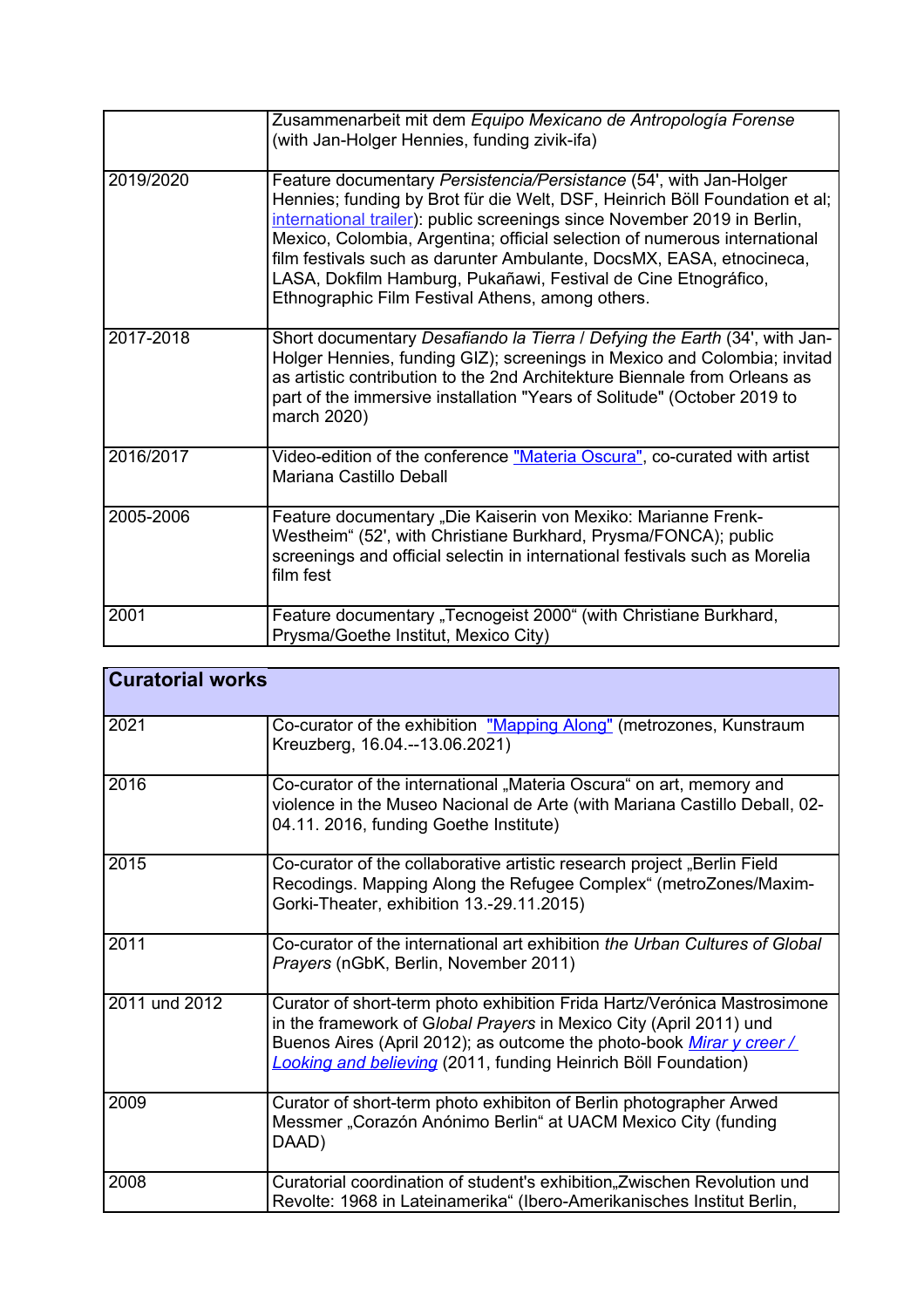|           | June/July 2008)                                                                                                                                                                                                          |
|-----------|--------------------------------------------------------------------------------------------------------------------------------------------------------------------------------------------------------------------------|
| 2007      | Co-founder of the Berlin-based collective of urban artistic research<br>metroZones. Centre for urban affairs                                                                                                             |
| 2004      | Curator of two short-term photo exhibitions (Arwed Messmer, Sebastian<br>Friedman) in the framework of "Krise als Labor/La crisis como laboratorio"<br>in Berlin und Buenos Aires (Ibero-Amerikanisches Institut Berlin) |
| 1990-1991 | Co-curator of the Mexican-German exhibition project "Otro modo de ser -<br>mujeres mexicanas en movimiento / Mexiko-Stadt der Frauen" (Museo<br>Universitario del Chopo, Haus der Kulturen der Welt, funding by NGBK)    |

| <b>Journalism</b> |                                                                                                                                                                   |
|-------------------|-------------------------------------------------------------------------------------------------------------------------------------------------------------------|
| 2010              | Book release and tour (Germany Switzerland):<br>Anne Huffschmid (2019): Mexiko - Das Land und die Freiheit, Zürich:<br>Rotpunktverlag.                            |
| Seit 2003         | Essays for a variety of german-spoken newspapers and journals (among<br>them Neue Zürcher Zeitung, die tageszeitung, Freitag, Die<br>Wochenzeitung, Du, Humboldt) |
| 1992-2003         | Correspondent of the tageszeitung in Mexico City (1995-1996 for Central<br>America) and other European print media                                                |
| 1997              | Radio program "Leben in zwei Kulturen: Marianne Frenk-Westheim und<br>Brigitte Alexander" (30', SFB Berlin, with B. Beck)                                         |
| 1993-1996         | Reporter for the Mexican newspaper La Jornada and author for other<br>Mexican print media                                                                         |
| 1992-1993         | Internship at the Mexican newspaper La Jornada (fellowship CDG)                                                                                                   |

## **Memberships**

- Arbeitsgemeinschaft Deutschsprachige Lateinamerika-Forschung (ADLAF)
- Founding member of *metroZones. Center for Urban Affairs* (www.metrozones.info)
- Scientific Board of the Journal *Peripherie*
- Scientific board of the journal *Humboldt* (2006-2013)
- Editorial board *Jahrbuch Lateinamerika. Analysen und Berichte* (2003-2010)

## **LIST OF PUBLICATIONS**

**Monographies and edited volumes:**

Anne Huffschmid / Alfonso Díaz Tovar (2020): *Paisajes en transición. Notas de campos en el México contemporáneo.* CALAS, México. Online: http://www.calas.lat/publicaciones/libros-yrevistas/paisajes-en-transicion.

Petra Berz / Anne Huffschmid / Kathrin Wildner (eds.) (2017): *Das metroZones schoolbook für städtisches Handeln.* Hamburg: Sprung Verlag.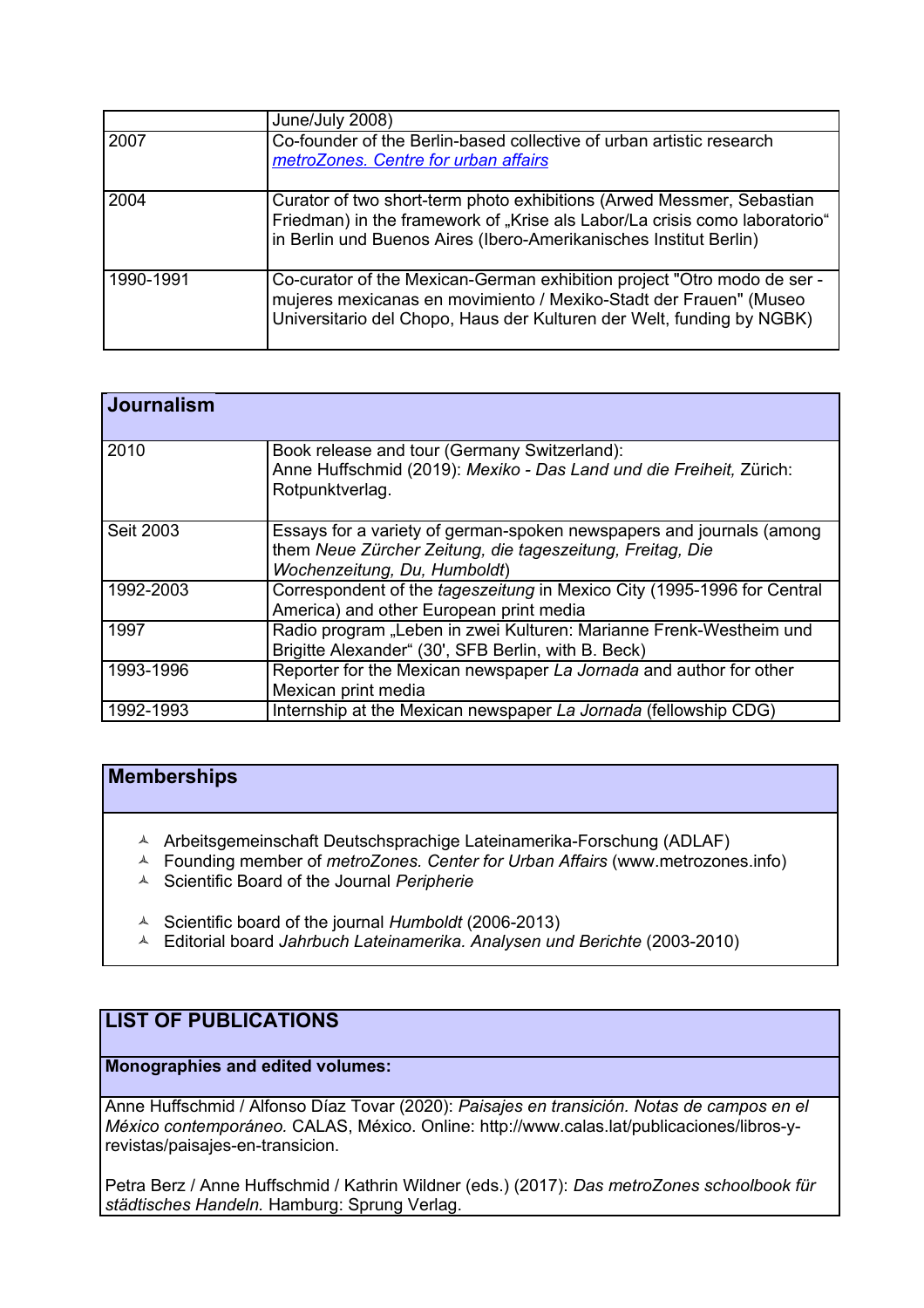Anne Huffschmid (2015): *Risse im Raum. Erinnerung, Gewalt und städtisches Leben in Lateinamerika.* Wiesbaden: VS Springer.

Anne Huffschmid, Wolf-Dieter Vogel, Nana Heidhues, Michael Krämer (Eds.) (2015): *TerrorZones. Gewalt und Gegenwehr in Lateinamerika.* Berlin-Hamburg: Assoziation A.

Anne Huffschmid (2014): *transcultura\_Kulturelle Schnittstellen zwischen Deutschland und Mexiko. Eine Sondierung der deutsch-mexikanischen Kulturbeziehungen*. Stuttgart: Institut für Auslandsbeziehungen (ifa-Edition Kultur und Außenpolitik). Online: http://www.ifa.de/fileadmin/pdf/edition/huffschmid\_mexiko.pdf.

Markus Hochmüller / Anne Huffschmid /Teresa Orozco Martínez / Stephanie Schütze / Martha Zapata Galindo (Eds.) (2013): *Politik in verflochtenen Räumen / Los espacios entrelazados de lo político. Festschrift für Marianne Braig*. Berlin: edition tranvia.

Anne Huffschmid / Kathrin Wildner (eds.) (2013): *Stadtforschung aus Lateinamerika. Neue urbane Szenarien: Öffentlichkeit – Territorialität – Imaginarios.* Bielefeld: transcript.

metroZones (Ed.) (2012): *Faith is the Place. the Urban Cultures of Global Prayers*. Berlin: b\_books.

Anne Huffschmid / Durán, Valeria (eds.) (2012): *Topografias conflictivas: memorias, espacios y ciudades en disputa*. Buenos Aires: Nueva Trilce.

Anne Huffschmid / Wolf-Dieter Vogel / Nana Heidhues / Michael Krämer / Christiane Schulte (Eds.) (2012): *NarcoZones. Entgrenzte Märkte und Gewalt in Lateinamerika.* Berlin/Hamburg: Assoziation A.

Anne Huffschmid / Ingrid Spiller (Eds.) (2011): *Mirar y creer / Looking and believing.*  Photographs by Frida Hartz and Verónica Mastrosimone, Mexico City: Heinrich Böll Stiftung.

Alejandro Cerda / Anne Huffschmid / Iván Azuara / Stefan Rinke (Eds.) (2011): *Metropolis desbordadas. Poder, memoria y culturas en el espacio urbano,* Mexiko-Stadt: Ed. UACM.

Kristine Vanden Berghe / Anne Huffschmid / Robin Lefere (Eds.) (2011): *El EZLN y sus intérpretes: Resonancias zapatistas en la academia y la literatura,* Mexiko-Stadt: Ed. UACM.

metroZones (Ed.) (2011): *Urban Prayers. Neue religiöse Bewegungen in der globalen Stadt,*  Berlin: Assoziation A.

Anne Huffschmid / Markus Rauchecker (Eds.) (2010): *Kontinent der Befreiung? Auf Spurensuche nach 1968 in Lateinamerika*, Berlin: Assoziation A.

Marianne Braig / Anne Huffschmid (Eds.) (2009): *Los poderes de lo público: debates, espacios y actores en América Latina,* Frankfurt a. M. / Madrid: Vervuert.

Anne Huffschmid / Michael Krämer / Karin Gabbert / Wolfgang Gabbert / Ulrich Goedeking / Annette Nana Heidhues / Thomas Schmid / Christiane Schulte / Ruth Stanley (Eds.) (2008): *erinnerung macht gegenwart. Jahrbuch Lateinamerika. Analysen und Berichte,* Bd. 32, Münster: Westfälisches Dampfboot.

Anne Huffschmid (Ed.) (2007): *La crisis como laboratorio: memoria y movilización en Buenos Aires y Berlín*, Buenos Aires: Ediciones La Tribu.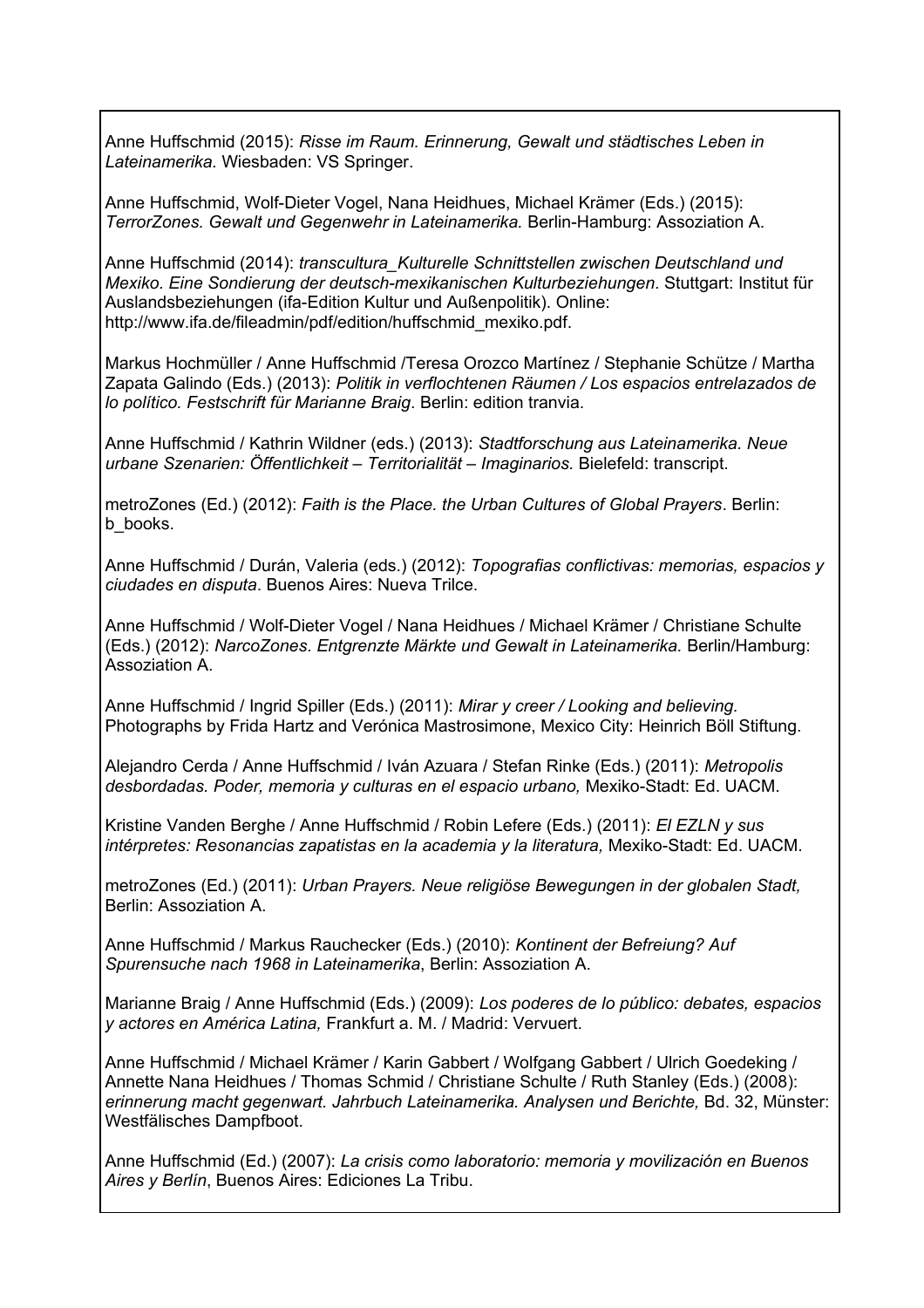Anne Huffschmid (Ed.) (2006): *Stadt als Labor. Krise und Erinnerung in Berlin und Buenos Aires*, Berlin: Parthas Verlag.

Anne Huffschmid (2004): *Diskursguerilla: Wortergreifung und Widersinn: Die Zapatistas im Spiegel der mexikanischen und internationalen Öffentlichkeit*. Heidelberg: Synchron Publishers.

Anne Huffschmid / Christiane Burkhard / Sabine Keinath (Eds.) (1991): *Mexiko-Stadt der Frauen,* Catalogue of the homonymous exhibition (NGBK/ Haus der Kulturen der Welt, Berlin 1991.

**Essays (selection, since 2006):**

Anne Huffschmid (in preparation): *Das Atmen der Bilder. Schwarze Löcher und forensische Imagination. Logbuch einer Montagereise*. Hamburg: adocs

Anne Huffschmid (forthcoming): "The Mass Grave and the Memorial. Notes from Mexico on Memory Work as Contestation of Contemporary Terror". In: Sarah Dornhof / Ulrike Capdepón (Eds): *Contested Urban Spaces. Monuments, Traces and Decentered Memories.* Palgrave Macmillan Memory Studies.

Anne Huffschmid (forthcoming): "La fosa y el memorial. Notas sobre los sentidos de la memoria ante el terror del presente". In: Alexandra Délano, Benjamin Nienass, Maria de Vecchi Gerli, Alicia de los Rios (Eds.): *Memoria y Memoriales en México*. Mexico City: Colegio de México.

Anne Huffschmid (2020): "The Human Remains. Forensic Landscapes and Counterforensic Agencies in Violent Presents – the Mexican case". Zur Veröffentlichung in der Reihe *DSF - Forschung aktuell*, Nr. 54. Online: https://bundesstiftung-friedensforschung.de/blog/forschungdsf-no-54/

Anne Huffschmid (2019): "Los (des)bordes de la justicia. Agencias y procesos forenses desde las fosas del presente (mexicano)" . In: Silvia Dutrénit Bielous / Octavio Nadal Amendóla (Eds.): *Pasado recientes, violencias actuales: antropología forense, cuerpos y memorias.* Mexiko-Stadt: Instituto Mora, 31-67.

Anne Huffschmid (2019): "Paisajes forenses. Sobre como mirar, leer y narrar a las fosas intervenidas de nuestro tiempo". In: Arturo Aguirre Moreno / Juan Carlos Ayala Barrón (Eds.): *Tiempos Sombrios. Violencia en el México contemporaneo,* Buenos Aires: Biblos, 39-70.

Anne Huffschmid (2019): "Neue forensische Landschaften. Verschwundene, Suchmanöver und die Arbeit der Bilder in Mexiko". In: "*Forensik", Zeitschrift für Kulturwissenschaften*, 1/2019 (edited by Zuzanna Dziuban, Kirsten Mahlke, Gudrun Rath), 69-82.

Anne Huffschmid (2019): "Santa Muerte as Urban Staging. Notes on tje Images and Visibility of a Transgressive Performance". In: Wil Pansters (Ed.): *La Santa Muerte in Mexico*. *History, Devotion & Society*. Albuquerque: University of New Mexico Press, 111-135.

Anne Huffschmid (2019): "La antropología forense como saber politizado y transfronterizo: la experiencia argentina y sus resonancias en dos tiempos: el pasado franquista de España y la actualidad de México". In: Patrick Eser / Angela Schrott / Ulrich Winter (Eds.): *Transiciones democráticas y memoria en el mundo hispánico. Miradas transatlánticas: historia, cultura, política*. Frankfurt: Peter Lang, 39-64.

Anne Huffschmid (2019): "El poder de lo forense. Notas para repensar la antropologia forense, el derecho de los muertos y la necropolítica desde el México actual". In: *revista de historia*, nr. 36, IHNCA-UCA, 61-76.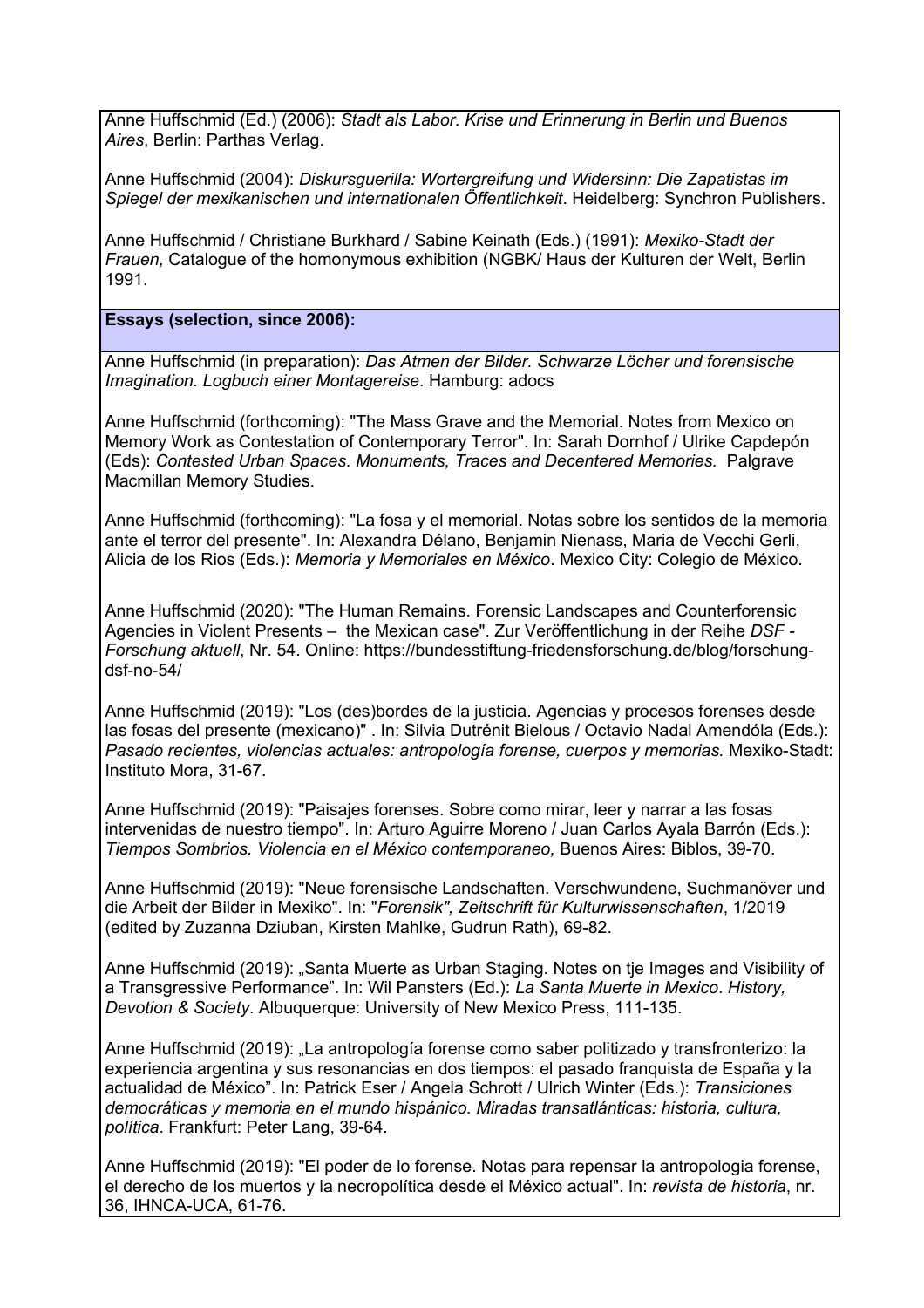Masserat Amir-Ebrahimi / Anne Huffschmid (2019): "Uncertain Cities. A Conversation about Public Space. Memory and Urban Resistance". In: *Shifting panoramas.* Dokumentation eines Kulturdialogs Berlin-Teheran, Berlin: ifa, 30-34.

Anne Huffschmid (2018): "Scratching Space. Memoryscapes, Violence and Everydaylife in Mexico City and Buenos Aires". In: Bianca Freire-Medeiros / Julia O'Donnell (Eds..): *Urban Latin America. Images, Words, Flows and the Built Environment.* New York: Routledge, 231-251.

Anne Huffschmid (2017): "Provincializing Berlin. Das Flüstern der Stadt – ein Close Reading urbaner Texturen". In Artistic catalogue: *Berlin 2013/1983* (Daniel Young/Christian Giroux), Verlag Arch+, Berlin, 104-95 (English version: 23-31).

Anne Huffschmid (2016): "Stichwort: Recht auf Urbanität". In: *Peripherie,* nr. 141, 36. Jg, 118- 122.

Anne Huffschmid (2015): "Knochenarbeit. Wider den Mythos des Verschwindens – Forensische Anthropologie als subversive Praxis". In: Anne Huffschmid / Wolf-Dieter Vogel / Nana Heidhues / Michael Krämer (Eds.): *TerrorZones. Gewalt und Gegenwehr in Lateinamerika.*  Berlin-Hamburg: Assoziation A, 60-75.

Anne Huffschmid (2015): "Huesos y humanidad. Antropología forense y su poder constituyente ante la desaparición forzada". In: *Athenea Digital*, 15(3), 195-214. Online: http://dx.doi.org/10.5565/rev/athenea.1565.

Anne Huffschmid (2015): "El susurro de los huesos. La antropología forense como arqueología del dolor y resistencia ante el terror". In: *Ixiptla. Arte y Antropología*, Vol.3, 65-79.

Anne Huffschmid (2015): "Disputa electoral entre rutina política y estado de excepción: Leyendo escenas y escenarios discursivos de 2012". In: Sergio Tamayo / Nicolasa López-Saavedra / Kathrin Wildner (Eds.): Siluetas y contornos de un sufragio México 2021. Mexiko-Stadt: UAM-Axcapotzalco, 531-571

Anne Huffschmid (2014): "Memoria als öffentlicher Raum, Imaginario und Konflikt: das Beispiel Buenos Aires". In: Hans-Jürgen Burchardt / Olaf Kaltmeier / Rainer Öhlschläger (Eds.): *Urbane (T)Räume: Städte zwischen Kultur, Kommerz und Konflikt,* Reihe Studien zu Lateinamerika, Nr. 28, Baden-Baden: Nomos, 121-136.

Anne Huffschmid (2013): "¿Las Plazas hablan? Sentidos de la memoria en la vía pública". In: Alejandro López / Sergio Tamayo (Eds.): *Cultura y Política,* Mexiko-Stadt: UAM-Azcapotzalco, 749-769.

Anne Huffschmid (2014): "From *Padre Mugica* to *Santa Muerte*? Liberation Spirits and Religious Mutations in Urban Space in Latin America". In: Jochen Becker / Katrin Klingan / Stephan Lanz / Kathrin Wildner (Eds.): *Global Prayers. Contemporary Manifestations of the Religious in the City*, Zürich: Lars Müller Publishers, 392-407.

Anne Huffschmid (2013): "Lob (und Kritik) der Straße. Manuel Delgado zum Öffentlichen als konfliktiver Raum". In: *Critical Reviews on Latin American Research* CROLAR, Vol. 2, rr. 2. Online: http://www.crolar.org/index.php/crolar/article/view/92/html\_40.

Anne Huffschmid / Kathrin Wildner (2013): "Das Urbane als Forschungsfeld: Öffentlichkeit, Territorialität, Imaginarios", in Anne Huffschmid/Kathrin Wildner (Eds.): *Stadtforschung aus Lateinamerika. Neue urbane Szenarien: Öffentlichkeit – Territorialität – Imaginarios.* Bielefeld: transcript, 9-28.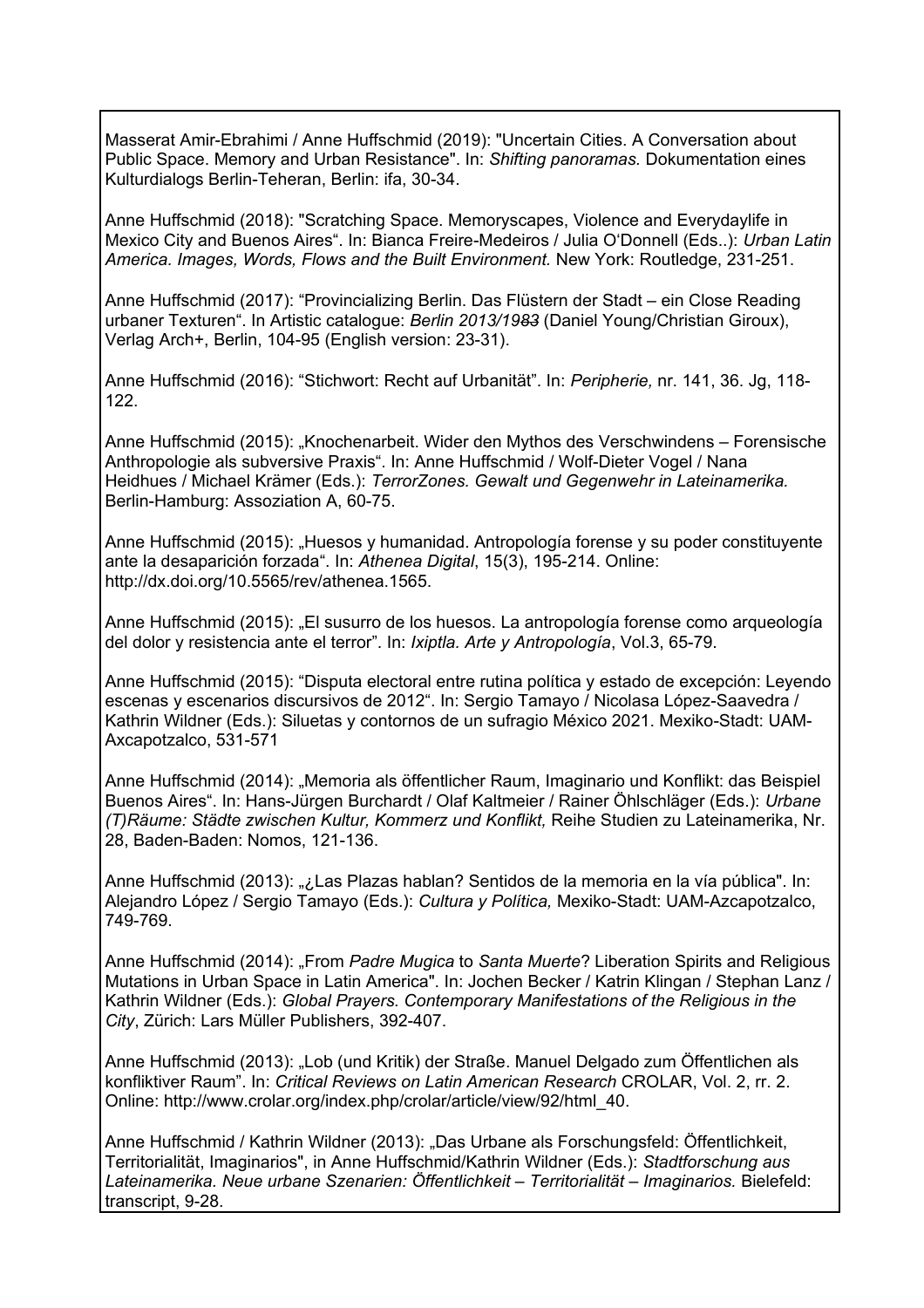Anne Huffschmid (2013): "La otra materialidad. cuerpos y memoria en la vía pública". In: Miguel Ángel Aguilar / Paula Soto Villagrán (Eds.): *Cuerpos, espacios y emociones. Aproximaciones dese las ciencias sociales*. Mexiko-Stadt: UAM-Iztapalapa / Miguel Ángel Porrua, 111–138.

Anne Huffschmid (2013): "Devoción satanizada: La Muerte como nuevo culto callejero en la Ciudad de México". In: *iMex. México Interdisciplinario. Interdisciplinary Mexico*, Vol. 2, Nr. 3. Online: http://www.imex-revista.com/imex-revista-ediciones/tercera/Huffschmid.html.

Anne Huffschmid (2012): "Ciudad, memoria y represión. Marcas y movidas en la Ciudad de México". In: Vittoria Borsò / Yasmin Temelli / Karoline Viseneber (Eds.): *México: migraciones culturales, topografias transatlánticas. Acercamiento a las culturas desde el movimiento,*  Frankfurt a.M./Madrid: Vervuert*,* 141-158.

Anne Huffschmid (2012): "Terror und Öffentlichkeit. Bilder und Diskurse im neuen mexikanischen Alltag". In: Anne Huffschmid / Wolf-Dieter Vogel / Nana Heidhues / Michael Krämer / Christiane Schulte (Eds.): *NarcoZones. Entgrenzte Märkte und Gewalt in Lateinamerika.* Berlin/Hamburg: Assoziation A, 73-84.

Anne Huffschmid (2012): "From the city to lo urbano. Exploring cultural production of public space in Latin America". In: *Iberoamericana. América Latina-España-Portugal,* nr. 45, 119-136.

Anne Huffschmid (2012): "Another Way of Knowing. Some Notes regarding Visual Research on Urban Ghosts and Spirits". In: metroZones (Ed.): *Faith is the Place. the Urban Cultures of Global Prayers*. Berlin: b\_books, 164-175.

Anne Huffschmid (2012): "Topografias en conflicto (Introducción)". In: Anne Huffschmid/ Valeria Durán (Eds..) *Topograpías conflictivas: Memorias, espacios y ciudades en disputa*. Buenos Aires: Nueva Trilce, 13-19.

Anne Huffschmid (2012): "Los riesgos de la memoria. Lugares y conflictos de memoria en el espacio público". In: Anne Huffschmid / Valeria Durán (Eds..): *Topografias conflictivas: Memorias, espacios y ciudades en disputa*. Buenos Aires: Nueva Trilce, 369-388.

Anne Huffschmid (2012): "El texto en escena: una etnografía de lo (no) dicho en un contexto urbano-electoral". In: Sergio Tamayo /Nicalasa López (Eds.): *Apropiación política del espacio público. Miradas etnográficas de los cierres de las campañas electorales del 2006*. Mexiko-Stadt: UAM-Azcapotzalco / IFE, 139-159.

Anne Huffschmid / Kathrin Wildner (2012): "Apuntas hacia una etnografia transdisciplinara: Leer el espacio, situar el discurso". In: Sergio Tamayo / Nicolasa López (Eds): *Apropiación política del espacio público. Miradas etnográficas de los cierres de las campañas electorales del 2006*. Mexiko-Stadt: UAM-Azcapotzalco / IFE, 299-314.

Anne Huffschmid (2011): "La otredad politica y sus interlocutores: lectura y relectura de una relación (des)encantada". In: Kristine Vanden Berghe / Anne Huffschmid / Robin Lefere (Eds.): *El EZLN y sus intérpretes: Resonancias zapatistas en la academia y la literatura,* Mexiko-Stadt: Editorial UACM, 131-159.

Anne Huffschmid (2011): "Memorias incómodas, espacios extrañados. Trauma, movilización y género en la Ciudad de México y Buenos Aires". In: Alejandro Cerda / Anne Huffschmid / Iván Azuara / Stefan Rinke (Eds.): *Metropolis desbordadas. Poder, memoria y culturas en el espacio urbano,* Mexico City: Editorial UACM, 403-448.

Anne Huffschmid (2010): "Mirar la memoria. Lecturas de la extraña(da) plaza de Tlatelolco". In: